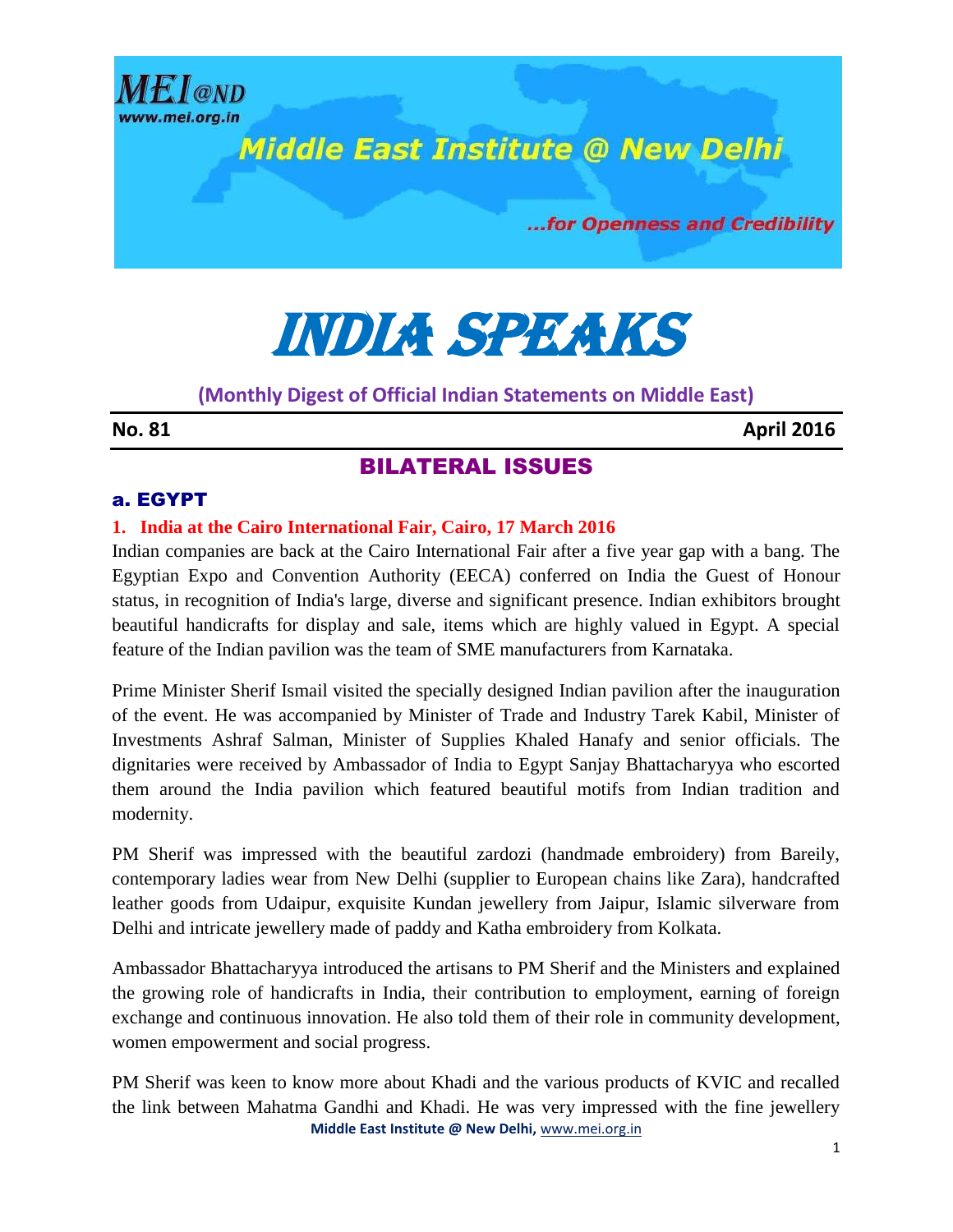from Jaipur and saw connections between Egyptian and Indian industry and culture. Trade Minister Kabil welcomed the SME entrepreneurs and encouraged them to set up links in Egypt.

The Indian exhibitors felt greatly honoured by the visit of PM Ismail and his keen interest in their products. For many of them, it was their first visit to Egypt. They were excited to be in Egypt and said a lot that was similar to India. They hoped to attract many visitors and make good business in the days to come.

In total, 28 Indian companies are participating in this year's fair. The Indian participation was organized by the India Trade Promotion Organization. There are also members from the Khadi and Village Industries Commission, Ministry of Micro Small & Medium Enterprises. The fair is open up to 25 March 2016.

*Source: Embassy of India, Cairo, [http://www.indembcairo.com/en](http://www.indembcairo.com/en-us/presscentre/pressreleases.aspx?udt_656_param_detail=45452)[us/presscentre/pressreleases.aspx?udt\\_656\\_param\\_detail=45452](http://www.indembcairo.com/en-us/presscentre/pressreleases.aspx?udt_656_param_detail=45452)*

**2. ICCR to establish first Indian Chair in Arab world at Ain Shams University, Cairo, 30 March 2016**

The Indian Ambassador to Egypt Sanjay Bhattacharyya and Prof. Abdel Wahab Ezzat, Acting President of Ain Shams University signed a Memorandum of Understanding (MoU) at the Zafran Palace, Cairo, between Indian Council for Cultural Relations (ICCR) and Ain Shams University, Cairo, Egypt, for the establishment of an ICCR Indian Chair. It was a historic moment in academic exchanges between the two civilization partners as the ICCR Chair will be the first, not only in Egypt but, also in the Arab world.

Under the terms of agreement, ICCR, in consultation with Ain Shams University, shall appoint an Indian academician to hold the Chair. Taking note of the technological advancements in India and the growing demand in Egypt, the first visiting Indian Professor will be in the Faculty of Information and Communication Technology. The agreement also provides flexibility to appoint Professors in other disciplines, as per the requirements of the University. The Chair would commence from September 2016 and will be the hub of cooperation between India and Egypt for academic exchanges.

Ain Shams University (ASU) is a beacon for high quality education in Egypt and a crucible for the political leadership. It is the third largest Egyptian university, founded in July 1950. ASU is well known for its leading role in developing strong cultural ethos, inculcating scientific temperament, enriching human knowledge and promoting political participation among the youth. The prestigious University has 15 faculties in arts, sciences, management and technology, has two high institutes in Nursing and Medicine; and hosts the Ain Shams Specialized Hospital. Recently, ASU commenced the teaching of Hindi and use of Devanagari script in its Faculty of Languages.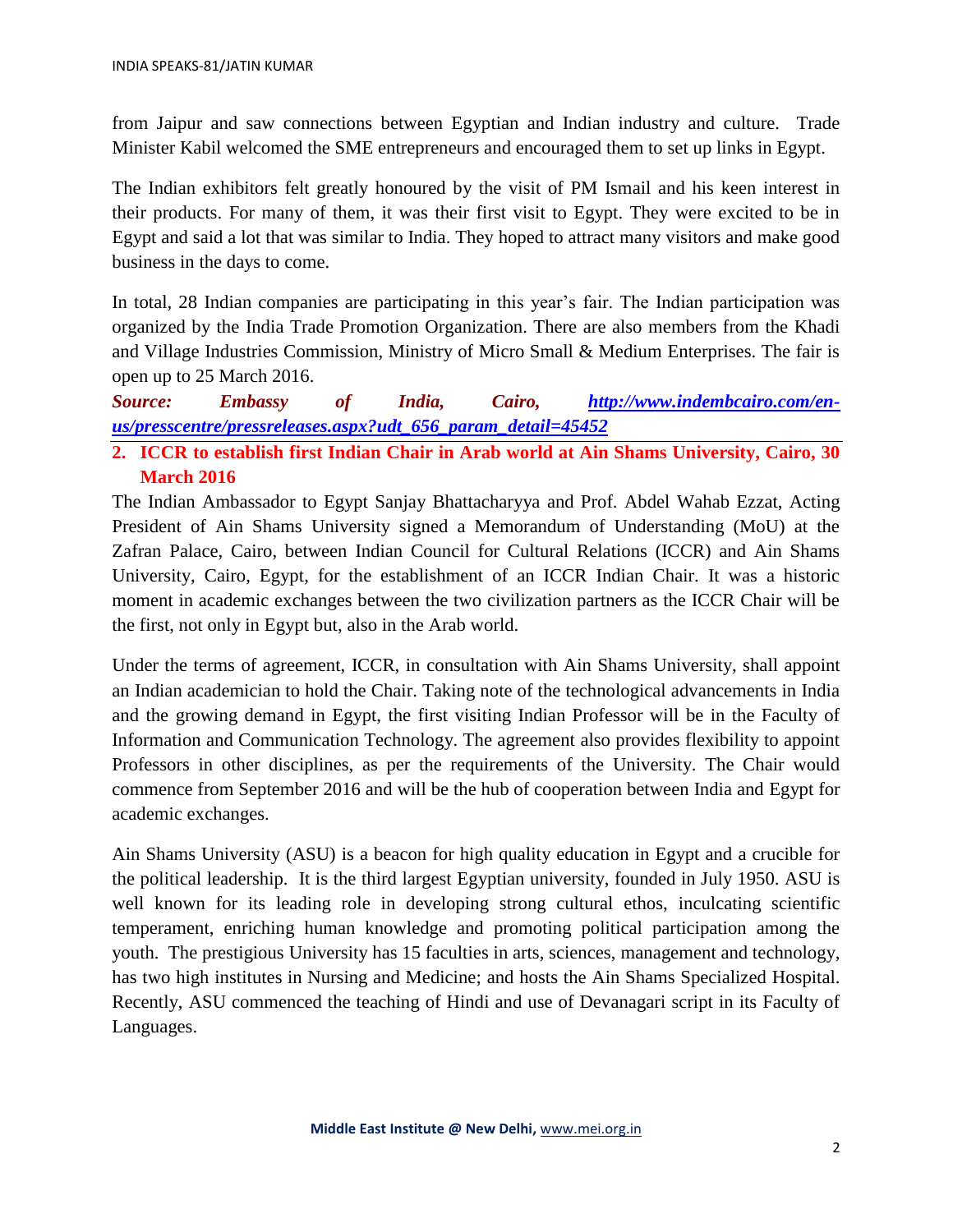Ambassador Bhattacharyya said, "Establishment of the first ICCR Indian Chair in Egypt is an epochal step. It is a huge leap in building bridges between the youth. The Chair will enhance awareness about technological advancements in India, foster educational exchanges and promote enduring cultural bonds."

*Source: Embassy of India, Cairo, [http://www.indembcairo.com/en](http://www.indembcairo.com/en-us/presscentre/pressreleases.aspx?udt_656_param_detail=45458)[us/presscentre/pressreleases.aspx?udt\\_656\\_param\\_detail=45458](http://www.indembcairo.com/en-us/presscentre/pressreleases.aspx?udt_656_param_detail=45458)*

## b. IRAN

**3. President of India's Message on the eve of Nouroz Day of Iran, New Delhi, 20 March 2016** 

The President of India, Pranab Mukherjee has extended his greetings and felicitations to the Government and people of the Islamic Republic of Iran on the eve of the Nouroz day of the Islamic Republic of Iran (21 March 2016).

In his message to His Excellency Dr. Hassan Rouhani, the President of the Islamic Republic of Iran, the President has said, "On behalf of the people, the Government of India and on my own behalf, I extend warm greetings and best wishes to you and to the friendly people of Iran on the joyous occasion of Nouroz.

The close and friendly bilateral relations between India and Iran are built on historical, civilization and cultural ties reinforced over centuries. Iran is an important neighbour and partner of India in trade and economic cooperation, and we look forward to further developing our collaborative partnership across diverse areas".

*Source: Press Information Bureau, New Delhi, <http://pib.nic.in/newsite/erelease.aspx>*

## c. ISRAEL

**4. Air Chief Marshal Arup Raha on a Visit to the State of Israel, Tel Aviv, 27 March 2016**  Chairperson of the Chiefs of Staff Committee (COSC) and Chief of the Air Staff Air Chief Marshal Arup Raha is on a four day goodwill visit to the State of Israel. The visit is aimed at consolidating the existing robust bilateral military to military cooperation between India and Israel.

During his visit to Israel, the Air Chief is scheduled to call on the Israeli Defence Minister Moshe Ya'alon. He would also meet Lieutenant General Gadi Eisenkot, Chief of the General Staff, Israel Defence Forces (IDF), Major General Amir Eshel, Commander of Israeli Air Force and Ophir Shoham, Director of the Ministry of Defence (MOD), Directorate for Research and Development MAFAT. The meetings would essentially focus on a wide range of bilateral issues pertaining to the ongoing defence cooperation between the two countries.

During his visit to the various operational air bases, Air Chief Marshal Raha would also visit the Israeli Air Force, Flight School, at Hatzerim air base. He would also be updated on the progress of various defence projects being carried forward as joint ventures between the two countries.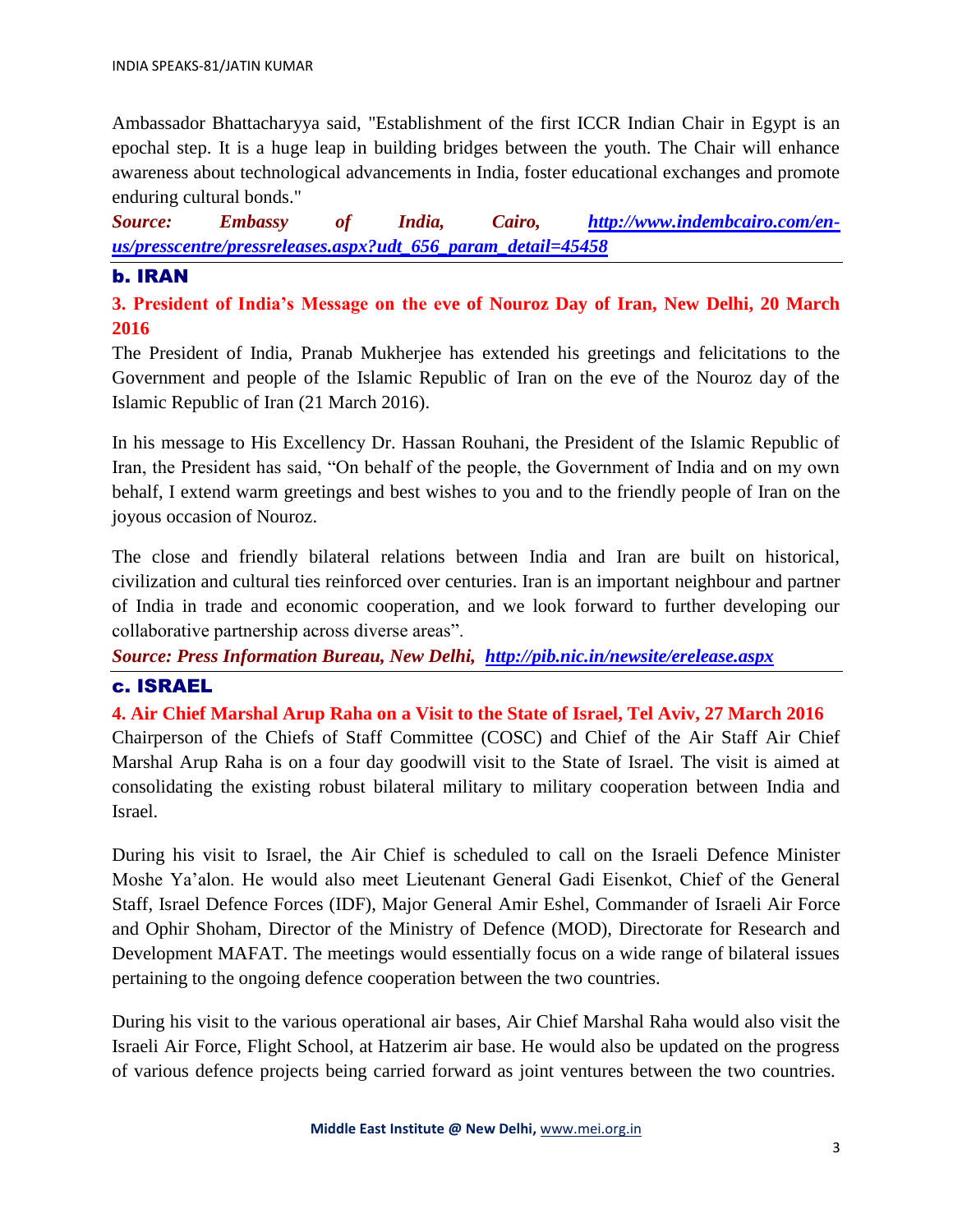The itinerary also includes a visit to `Yad Vashem', Israel's Memorial to the Jewish victims of the Holocaust, established in 1953 and a visit to the 'Memorial of Indian Soldiers' built in commemoration of sacrifice of the Indian soldiers who laid down their lives during World War I in the liberation of Haifa.

In recent years, there have been several close and high level contacts at the political and military levels between the two countries. Air Chief Marshal Arup Raha's visit to Israel would further boost bilateral relations between two Air Forces and is likely to provide greater convergence at the operational level.

*Source: Press Information Bureau, New Delhi,<http://pib.nic.in/newsite/erelease.aspx>*

## d. KUWAIT

**5. Latest position on Disposal of Mortal Remains of Indian Nationals, Kuwait, 1 March 2016**

The Embassy will henceforth, on daily basis, provide the details of the deceased Indian nationals, whose death has been reported/ registered with the Embassy. Details regarding disposal of mortal remains of the deceased Indians by way of local burial or transportation to India from 1 March 2016 are below for information: -

| 2014 | July    | August                     | September |                                           | October |     |  | November | December |
|------|---------|----------------------------|-----------|-------------------------------------------|---------|-----|--|----------|----------|
| 2015 |         | January   February   March |           | April                                     |         | May |  | June     |          |
|      | July    | August                     |           | September   October   November   December |         |     |  |          |          |
| 2016 | January |                            | February  |                                           |         |     |  | March    |          |

| SI.            | <b>of</b><br><b>Particulars</b> | <b>Sex</b>   | <b>Date</b> | of<br>Date     | <b>Cause</b>  | <b>Disposa</b> | Airway/      | <b>Nu</b>      | <b>Visa</b> | $\mathbf R$              |
|----------------|---------------------------------|--------------|-------------|----------------|---------------|----------------|--------------|----------------|-------------|--------------------------|
| N <sub>0</sub> | the deceased                    |              | <b>of</b>   | intimation     | <sub>of</sub> | l Mode         | Flight       | mb             | No.         | e                        |
|                |                                 |              | death       |                | death         |                | Number/      | er             | Art.        | m                        |
|                |                                 |              |             | registratio    | (as per       |                | Destination/ | <b>of</b>      |             | a                        |
|                |                                 |              |             | n with the     | death         |                | <b>Date</b>  | day            |             | r                        |
|                |                                 |              |             | <b>Embassy</b> | certific      |                |              | S              |             | $\bf k$                  |
|                |                                 |              |             |                | ate           |                |              | tak            |             | S                        |
|                |                                 |              |             |                | issued        |                |              | en.            |             |                          |
|                |                                 |              |             |                | by local      |                |              |                |             |                          |
|                |                                 |              |             |                | authori       |                |              |                |             |                          |
|                |                                 |              |             |                | ties)         |                |              |                |             |                          |
| 49             | Hemalata Ulluri                 | $\mathbf{F}$ | 26.03.      | 28.03.2016     | Road          | Transpo        | GF220/GF274  | $\overline{2}$ | 20          | $\overline{\phantom{a}}$ |
|                | PPNO.G329472                    |              | 2016        | 29.03.2016     | accident      | rted<br>to     | 30.03.2016   |                |             |                          |
|                | DOB:06.04.1976                  |              |             |                |               | India          | Hyderabad    |                |             |                          |
|                | 39YRS                           |              |             |                |               |                |              |                |             |                          |
| 48             | Krishnakumar                    | M            | 26.03.      | 27.03.2016     | Heart         | Transpo        | EK860/530    | $\overline{2}$ | 18          | $\sim$ $-$               |
|                | Vadakkath                       |              | 2016        | 28.03.2016     | attack        | rted<br>to     | 29.3.2016    |                |             |                          |
|                | PPNO.K965461                    |              |             |                |               | India          | Cochin       |                |             |                          |
|                | 7                               |              |             |                |               |                |              |                |             |                          |
|                | DOB:24.07.1962                  |              |             |                |               |                |              |                |             |                          |
|                | 53YRS                           |              |             |                |               |                |              |                |             |                          |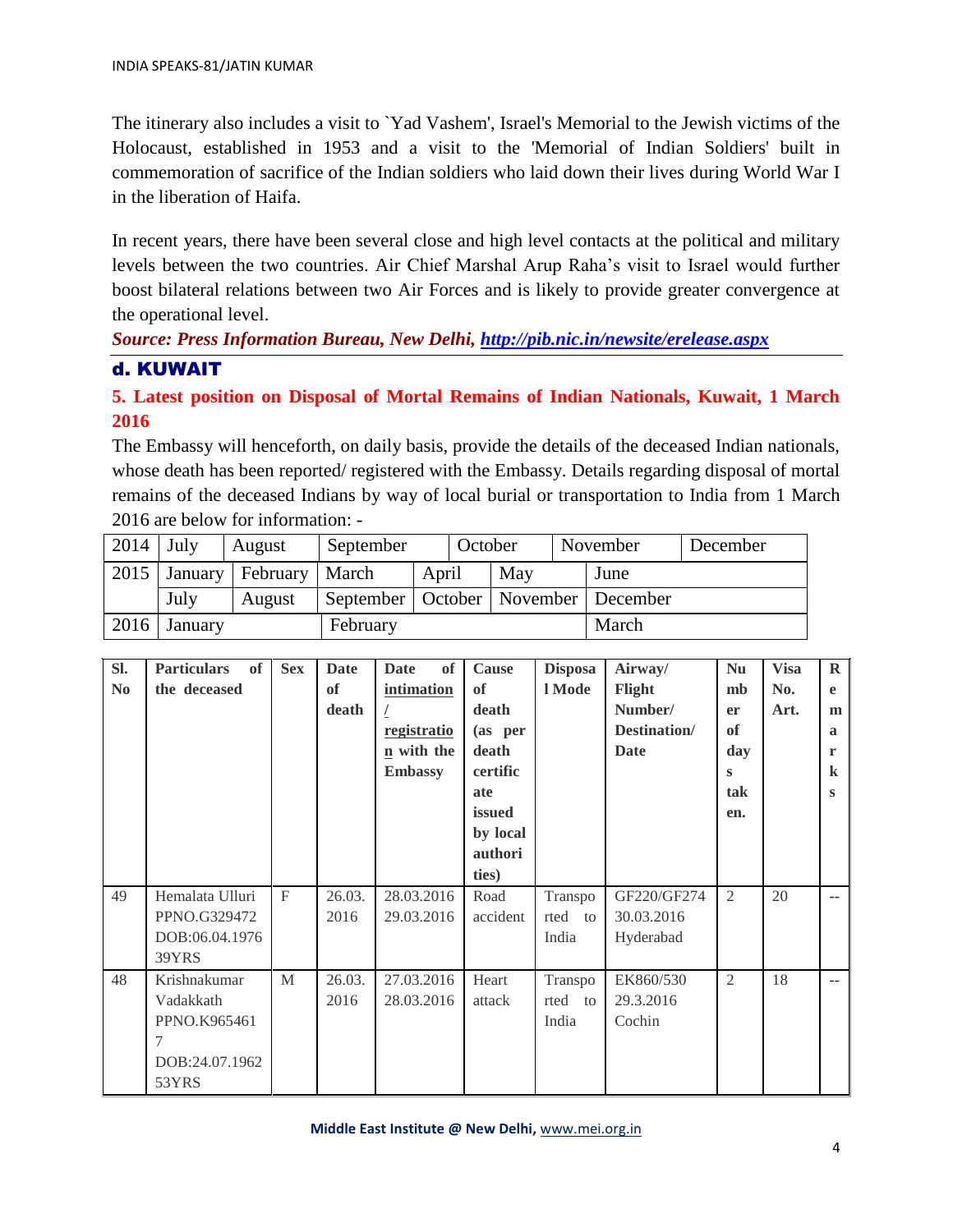| $47\,$ | Farida<br>Shabbir<br>Husain<br>Amjawala<br>PPNO.K465743<br>5<br>DOB:11.08.1963<br>52YRS  | $\mathbf{F}$ | 01.03.<br>2016 | 02.03.2016<br>28.03.2016 | Natural          | <b>Buried</b><br>locally       | $\sim$ $\sim$                    |                | 22 |               |
|--------|------------------------------------------------------------------------------------------|--------------|----------------|--------------------------|------------------|--------------------------------|----------------------------------|----------------|----|---------------|
| 46     | Murali<br>Koottumakkal<br>Kuttan<br>PPNO.Z252004<br>6<br>DOB:05.05.1959<br><b>56YRS</b>  | M            | 26.03.<br>2016 | 27.03.2016<br>28.03.2016 | Road<br>accident | Transpo<br>rted to<br>India    | KU351<br>28.3.2016<br>Cochin     | $\overline{2}$ | 18 | $\sim$ $-$    |
| 45     | Emapiedade<br>Diniz Carvalho<br>PPNO.L666123<br>DOB:18.06.1930<br>85YRS                  | $\mathbf M$  | 25.03.<br>2016 | 26.06.2016<br>27.03.2016 | Natural          | <b>Buried</b><br>locally       | $\sim$ $\sim$                    |                | 22 | $\sim$ $\sim$ |
| 44     | Cherian<br>Palackappillil<br>Varkey<br>PPNO.G727763<br>7<br>DOB:28.05.1976<br>39YRS      | $\mathbf{M}$ | 26.03.<br>2016 | 27.03.2016<br>27.03.2016 | Road<br>accident | Transpo<br>rted<br>to<br>India | KU351<br>27.03.2016<br>Cochin    | $\mathbf{1}$   | 18 | $\sim$        |
| 43     | Ali Raza Shah<br>PPNO.L518277<br>$\overline{4}$<br>DOB:12.04.1971<br>45YRS               | $\mathbf M$  | 19.03.<br>2016 | 20.03.2016<br>27.03.2016 | Natural          | <b>Buried</b><br>locally       | $\mathbb{L}^{\mathbb{L}}$        |                | 20 | $\sim$        |
| 42     | Varghese Joseph<br>PPNO.M671484<br>7<br>DOB:25.05.1955<br>60YRS                          | $\mathbf M$  | 22.03.<br>2016 | 23.03.2016<br>23.03.2016 | Natural          | Transpo<br>rted to<br>India    | KU331<br>26.3.2016<br>Trivandrum | $\mathbf{1}$   | 22 | ۰.            |
| 41     | Mohamad Husen<br>Abdul<br>Husen<br>Munsi<br>PPNO.L145857<br>6<br>DOB:07.11.1938<br>77YRS | M            | 13.02.<br>2016 | 14.02.2016<br>23.03.2016 | Natural          | <b>Buried</b><br>locally       | $\sim$ $\sim$                    | $-$            | 18 | $\sim$ $\sim$ |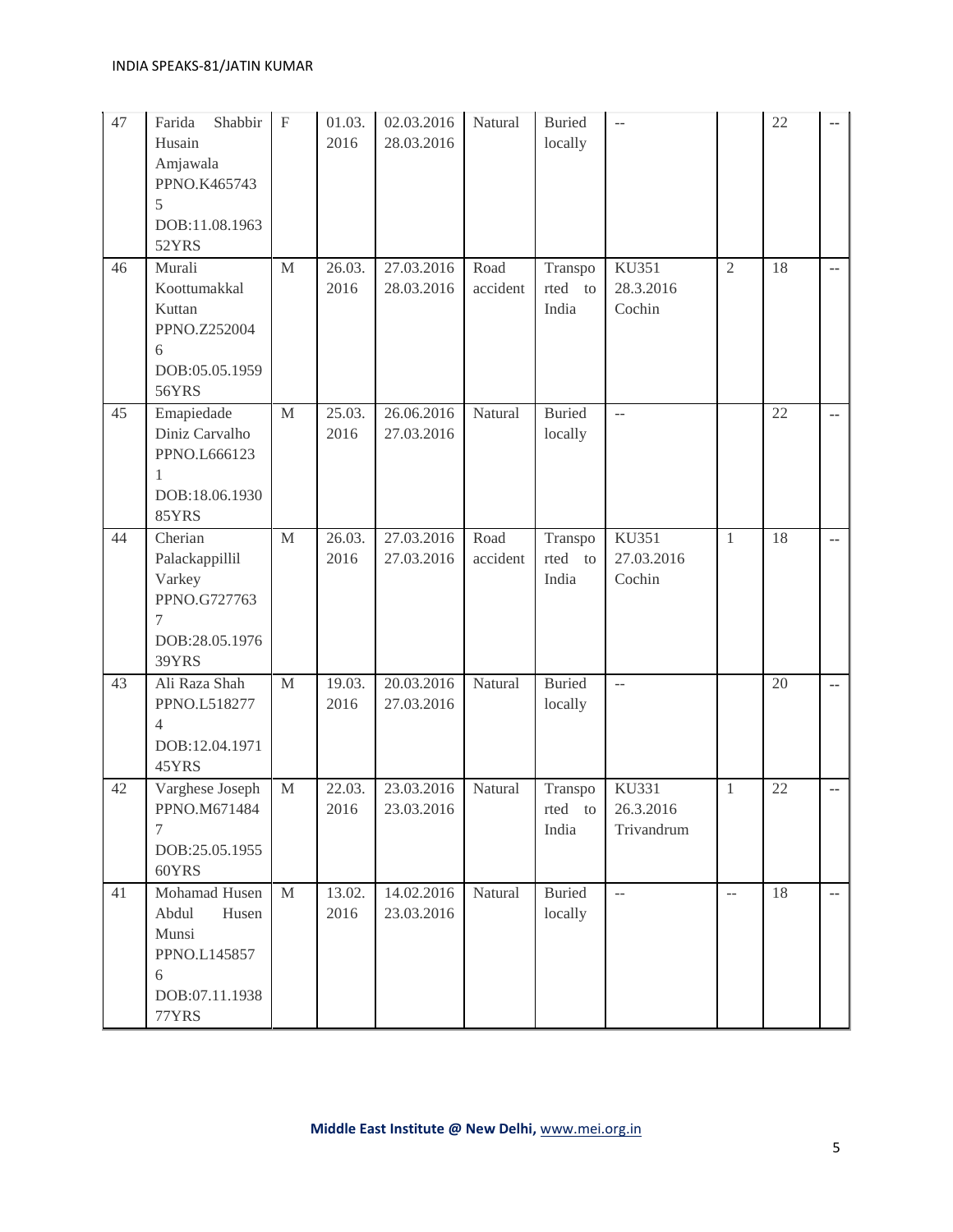| 40 | Sameer<br>Chandrakant<br>Patil<br>PPNO.K927770<br>$\overline{2}$<br>DOB:23.09.1969<br>46YRS | $\mathbf M$ | 19.03.<br>2016 | 20.03.2016<br>21.03.2016 | Natural          | Transpo<br>rted to<br>India | EK860/540<br>22.3.2016<br>Mumbai    | $\overline{2}$ | 18             |                |
|----|---------------------------------------------------------------------------------------------|-------------|----------------|--------------------------|------------------|-----------------------------|-------------------------------------|----------------|----------------|----------------|
| 39 | Narasimhulu<br>Gandham<br>PPNO.J9806581<br>DOB:12.06.1966<br>49YRS                          | $\mathbf M$ | 20.03.<br>2016 | 21.03.2016<br>21.03.2016 | Road<br>accident | Transpo<br>rted to<br>India | EK876/544<br>21.03.2016             | $\mathbf{1}$   | 20             | $\sim$         |
| 38 | Aji<br>Chathamkudam<br>Paramu<br>PPNO.M671661<br>6<br>DOB:17.12.1968<br>47YRS               | M           | 19.03.<br>2016 | 20.03.2016<br>21.03.2016 | Natural          | Transpo<br>rted to<br>India | <b>KU351</b><br>21.3.2016<br>Cochin | $\overline{2}$ | $\mathfrak{2}$ | $\overline{a}$ |
| 37 | Shajahan<br>Ponakuzhi Saidu<br>PPNO.H757328<br>3<br>DOB:20.05.1970<br>45YRS                 | M           | 20.03.<br>2016 | 20.03.2016<br>20.03.2016 | Natural          | Transpo<br>rted to<br>India | EK860/530<br>20.03.2016<br>Cochin   | $\mathbf{1}$   | 20             | $\overline{a}$ |
| 36 | Thurairaj<br>Jayaseelan<br>PPNO.L835480<br>$\overline{4}$<br>DOB:16.01.1956<br>60YRS        | $\mathbf M$ | 18.03.<br>2016 | 18.03.2016<br>19.03.2016 | Natural          | Transpo<br>rted to<br>India | KU331<br>21.03.2016<br>Trivandrum   | $\overline{2}$ | 18             | $\sim$         |
| 36 | Manuel<br>Benny<br>Thomas<br>PPNO.M<br>6100446<br>DOB:02.02.1970<br>46YRS                   | $\mathbf M$ | 19.03.<br>2016 | 19.03.2016<br>19.03.2016 | Heart<br>attack  | Transpo<br>rted to<br>India | KU351<br>20.3.2016<br>Cochin        | $\mathbf{1}$   | 18             | ۰.             |
| 35 | Rameswar Lal<br>PPNO.L982021<br>7<br>DOB:05.07.1975<br>40YRS                                | $\mathbf M$ | 17.03.<br>2016 | 18.03.2016<br>19.03.2016 | Heart<br>attack  | Transpo<br>rted to<br>India | (W571)<br>9W2053<br>Jaipur          | $\overline{2}$ | 18             | $\sim$         |
| 34 | Kalyana<br>Sundarapuram<br>Sitaraman<br>Krishna<br>Moorthy                                  | $\mathbf M$ | 17.03.<br>2016 | 17.03.2016<br>17.03.2016 | Heart<br>attack  | Transp<br>orted to<br>India | KU351<br>19.3.2016<br>Cochin        | $\mathbf{1}$   | 22             | $\sim$ $-$     |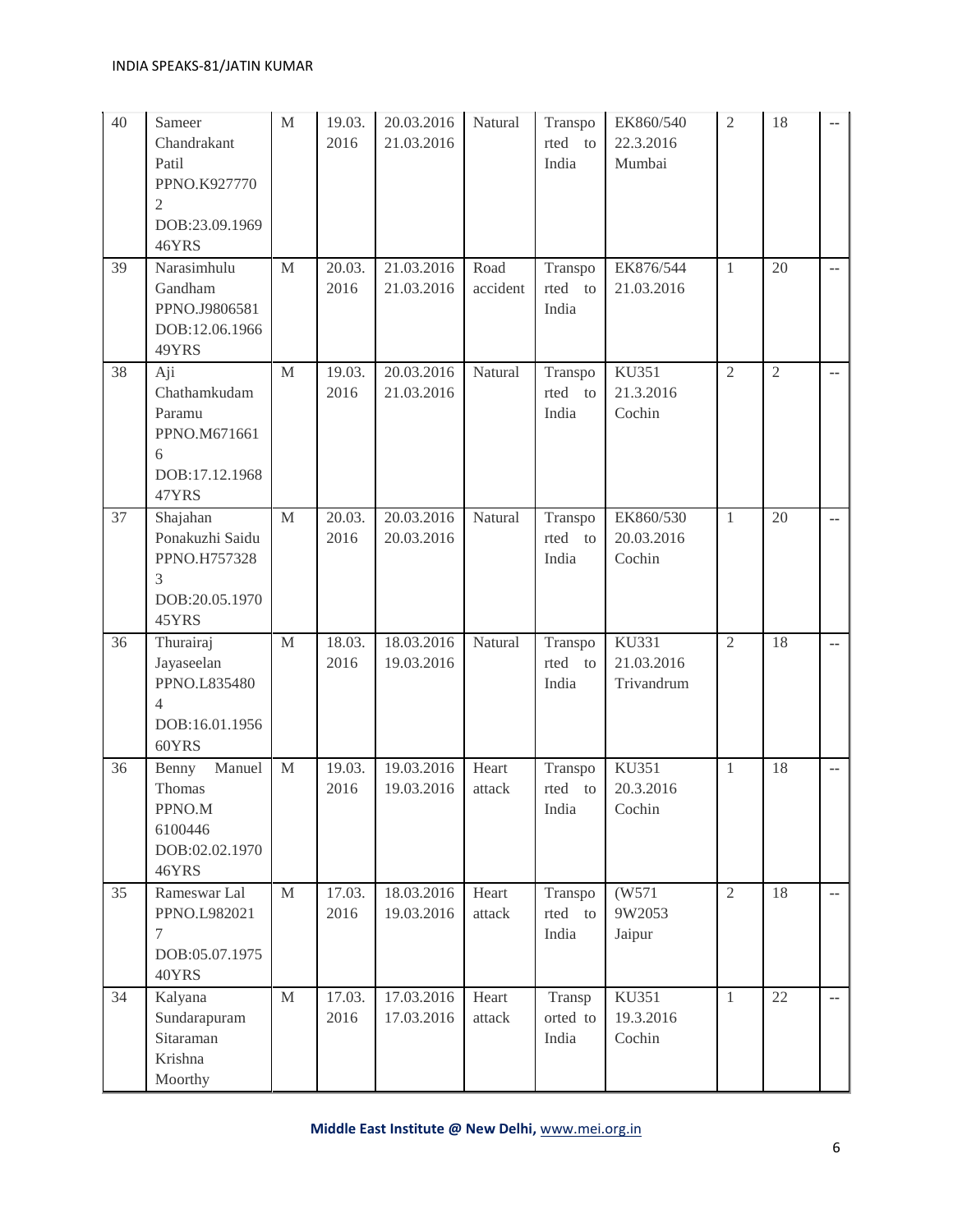|    | PPNO.M104110<br>3<br>DOB:04.03.1931<br>85YRS                                              |                           |                |                          |                 |                             |                                             |              |    |                          |
|----|-------------------------------------------------------------------------------------------|---------------------------|----------------|--------------------------|-----------------|-----------------------------|---------------------------------------------|--------------|----|--------------------------|
| 33 | Pullaiah Jalli<br>ECNO.X054343<br>9<br>DOB:10.06.1974<br>41YRS                            | M                         | 12.03.<br>2016 | 14.03.2016<br>17.03.2016 | Suicide         | Transpo<br>rted to<br>India | AI976<br>26.3.2016<br>Chennai               | 3            | 20 | ۰.                       |
| 32 | Jose Fernandes<br>PPNO.K791971<br>3<br>DOB:28.09.1958<br>57YRS                            | M                         | 14.03.<br>2016 | 14.03.2016<br>15.03.2016 | Natural         | Transpo<br>rted to<br>India | AI976<br>17.03.2016<br>Goa                  | $\mathbf{1}$ | 18 | $\overline{\phantom{a}}$ |
| 31 | Husaini Ibrahim<br>Popat<br>PPNO.J3506050<br>DOB:19.08.1966<br>48YRS                      | $\mathbf{M}$              | 05.03.<br>2016 | 06.03.2016<br>15.03.2016 | Heart<br>attack | Buried<br>locally           | $\mathbb{L}^{\mathbb{L}}$                   |              | 18 | $-$                      |
| 30 | Sangram<br>Kesharijena<br>PPNO.Z334396<br>$\overline{4}$<br>DOB:25.03.1976<br>39YRS       | M                         | 11.03.<br>2016 | 12.03.2016<br>14.03.2016 | Natural         | Transp<br>orted to<br>India | KU381/<br>AI075<br>16.3.2016<br>Bhubaneswar | 2            | 18 | $- -$                    |
| 29 | Venkatramaraju<br>Medidaraju<br>PPNO.K792207<br>$\overline{0}$<br>DOB:25.06.1977<br>38YRS | M                         | 11.03.<br>2016 | 12.03.2016<br>14.03.2016 | Heart<br>attack | Transpo<br>rted to<br>India | AI988<br>16.03.2016<br>Chennai              | 2            | 18 | $-$                      |
| 28 | Mandalamma<br>Mamidi Setty<br>PPNO.G768736<br>1<br>DOB:23.10.1967<br>48YRS                | $\boldsymbol{\mathrm{F}}$ | 12.03.<br>2016 | 13.03.2016<br>13.03.2016 | Natural         | Transp<br>orted to<br>India | EK858/524<br>14.3.2016<br>Hyderabad         | $\mathbf{1}$ | 20 | ۰.                       |
| 27 | <b>Gaffoor Shaik</b><br>PPNO.J3507906<br>DOB:18.09.1968<br>47YRS                          | M                         | 25.02.<br>2016 | 27.02.2016<br>13.03.2016 | Heart<br>attack | <b>Buried</b><br>locally    | $\overline{\phantom{m}}$                    |              | 20 | ۰.                       |
| 26 | Mohammad<br>Syeed<br>PPNO.M464317<br>$\overline{2}$<br>DOB:04.05.1978<br>37YRS            | M                         | 12.03.<br>2016 | 12.03.2016<br>13.03.2016 | Heart<br>attack | Transpo<br>rted to<br>India | EK876/EK570<br>14.3.2016<br>Kolkata         | 2            | 20 | ۰.                       |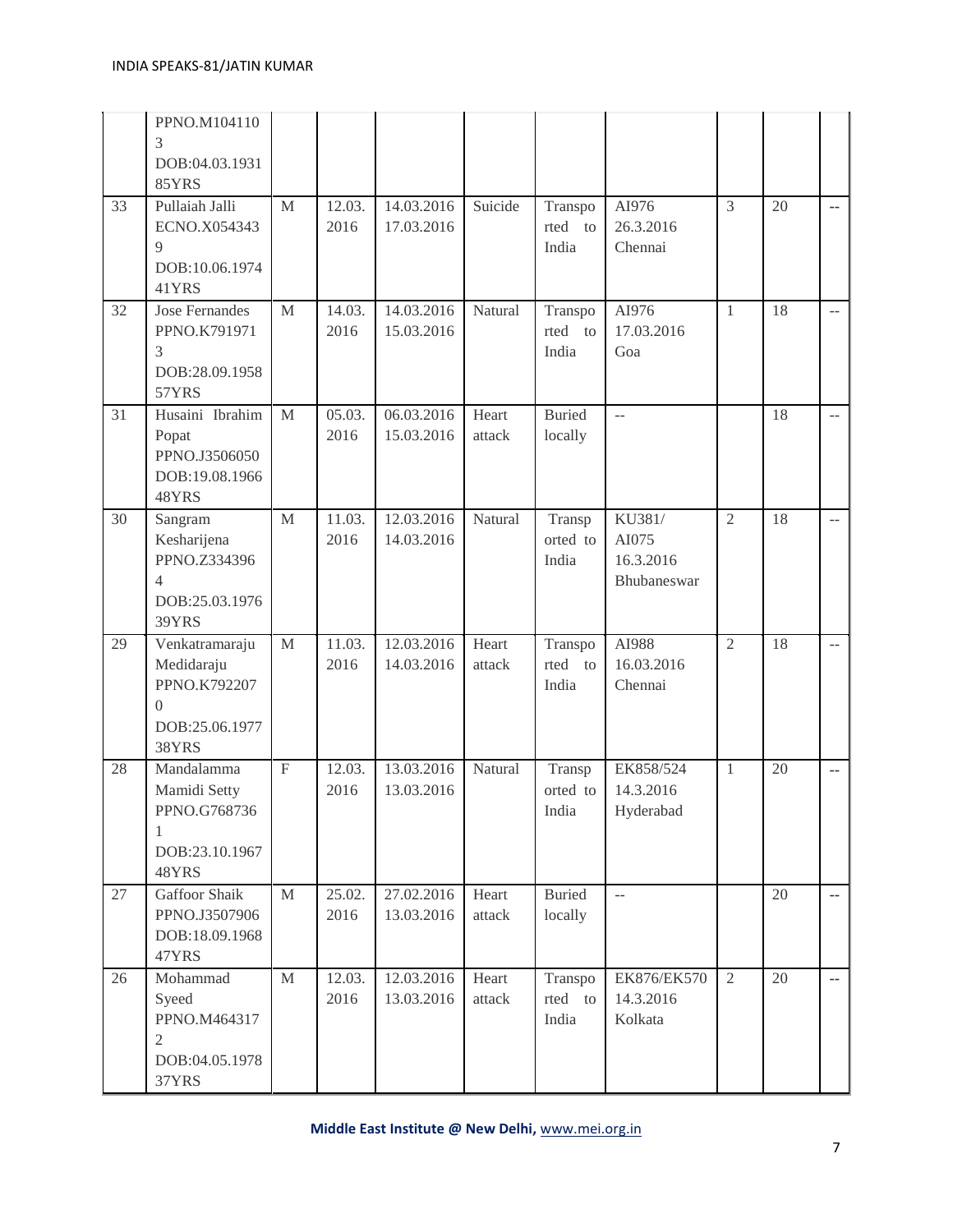| 25 | Sifghatulla Syed<br>PPNO.L841526<br>9<br>DOB:24.12.1994<br>21YRS                              | $\mathbf M$ | 09.03.<br>2016 | 09.03.2016<br>10.03.2016 | Other<br>accident                                       | Transp<br>orted to<br>India | EK876/544<br>11.3.2016<br>Chennai      | $\overline{2}$ | 18 |                |
|----|-----------------------------------------------------------------------------------------------|-------------|----------------|--------------------------|---------------------------------------------------------|-----------------------------|----------------------------------------|----------------|----|----------------|
| 24 | Abdul<br>Raheem<br>Painatt<br>PPNO.K976605<br>8<br>DOB:01.05.1986<br>29YRS                    | M           | 10.03.<br>2016 | 10.03.2016<br>10.03.2016 | Heart<br>attack                                         | Transp<br>orted to<br>India | QR1089/538<br>10.03.2016<br>Calicut    | -1             | 20 | Ξ.             |
| 23 | Saju<br>Karunakaran<br>Nair<br>PPNO.G683315<br>3<br>DOB:27.05.1984<br>31YRS                   | M           | 08.03.<br>2016 | 09.03.2016<br>10.03.2016 | Suicide                                                 | Transpo<br>rted to<br>India | EK876/520<br>11.3.2016<br>Trivandrum   | $\overline{2}$ | 18 | ۰.             |
| 22 | Hem Raj Nayak<br>PPNO.N165143<br>3<br>DOB:27.09.1979<br>36YRS                                 | M           | 09.03.<br>2016 | 09.03.2016<br>10.03.2016 | Suicide                                                 | Transpo<br>rted to<br>India | EK858/EK538<br>10.03.2016<br>Ahmadabad | $\mathbf{1}$   | 18 | μ.             |
| 21 | Saturnim<br>Rodrigues<br>Valerian Paul<br>PPNOK8032283<br>DOB:19.01.1951<br>65YRS             | M           | 29.02.<br>2016 | 02.03.2016<br>10.03.2016 | Natural                                                 | <b>Buried</b><br>locally    | $\mathbb{L}^{\mathbb{L}}$              |                | 18 | ۰.             |
| 20 | Rolson<br><b>Brian</b><br>Rego<br>PPNO.Z218225<br>$\boldsymbol{0}$<br>DOB:09.04.1978<br>37YRS | $\mathbf M$ | 08.03.<br>2016 | 08.03.2016<br>09.03.2016 | Heart<br>attack                                         | Transp<br>orted to<br>India | (W571<br>10.3.2016<br>Bombay           | $\overline{1}$ | 18 | $\overline{a}$ |
| 19 | Sreenivasulu<br>Chavitipalli<br>PPNO.H196752<br>3<br>DOB:10.10.1976<br>39YRS                  | $\mathbf M$ | 06.03.<br>2016 | 07.03.2016<br>09.03.2016 | Bomb<br>blast<br>(work<br>site<br>accident<br>$\lambda$ | Transpo<br>rted to<br>India | AI976<br>12.3.2016<br>Chennai          | 2              | 20 | $\overline{a}$ |
| 18 | Felix<br>Adolph<br>Gerard D'souza<br>PPNO.J5547401<br>DOB:19.09.1960<br>55YRS                 | $\mathbf M$ | 05.03.<br>2016 | 06.03.2016<br>09.03.2016 | Heart<br>attack                                         | <b>Buried</b><br>locally    | $\mathbb{L}^{\mathbb{L}}$              |                | 18 | ۰.             |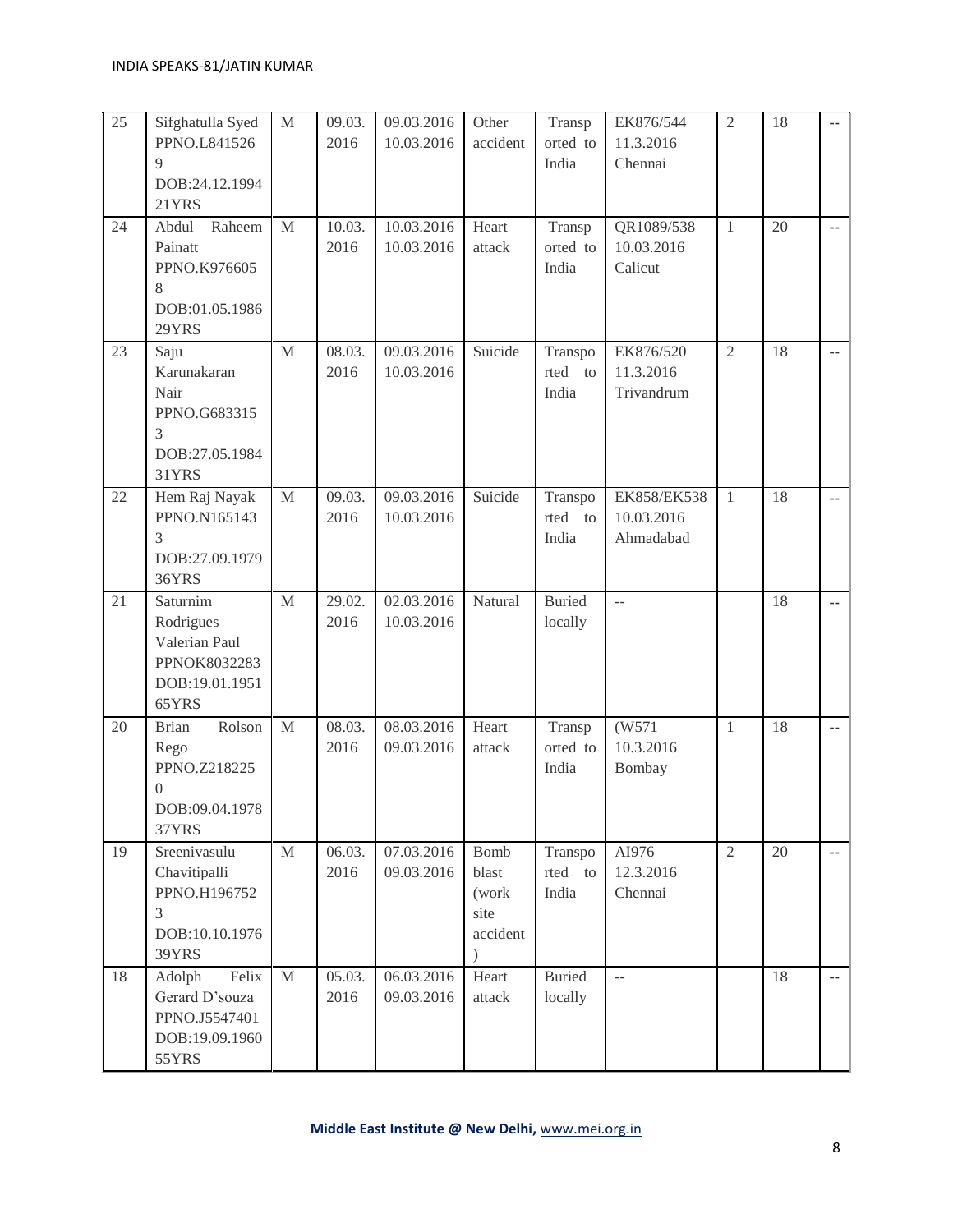| 17 | Imam Hossain<br>PPNO.M068355<br>$\overline{4}$<br>DOB:24.09.1993<br>22YRS   | $\mathbf M$  | 27.02.<br>2016 | 04.03.2016<br>08.03.2016 | Suicide                    | Transp<br>orted to<br>India | <b>KU381</b><br>9.03.2016<br>Agartala | 5              | 18 |                |
|----|-----------------------------------------------------------------------------|--------------|----------------|--------------------------|----------------------------|-----------------------------|---------------------------------------|----------------|----|----------------|
| 16 | Habeeb Unnisa<br>PPNO.H183047<br>8<br>DOB:10.06.1949<br>66YRS               | $\mathbf F$  | 07.03.<br>2016 | 07.03.2016<br>08.03.2016 | Natural                    | Transp<br>orted to<br>India | EK860/526<br>9.03.2016<br>Hyderabad   | $\mathbf{1}$   | 22 | $\overline{a}$ |
| 15 | Sikandar Shaik<br>PPNO.L223496<br>9<br>DOB:05.07.1985<br>30YRS              | $\mathbf{M}$ | 28.02.<br>2016 | 02.03.2016<br>08.03.2016 | Road<br>accident           | <b>Buried</b><br>locally    | $\overline{a}$                        |                | 20 | ۰.             |
| 14 | Rajesham Alle<br>PPNO.G549021<br>$\overline{2}$<br>DOB:15.08.1978<br>37YRS  | $\mathbf M$  | 17.02.<br>2016 | 05.03.2016<br>07.03.2016 | Suicide                    | Transp<br>orted to<br>India | QR1079/<br>QR500<br>Hyderabad         | 19             | 18 | $\overline{a}$ |
| 13 | Alex<br>Rupert<br>Louis<br>PPNO.N297509<br>8<br>DOB:26.02.1958<br>58YRS     | $\mathbf M$  | 02.03.<br>2016 | 05.03.2016<br>07.03.2016 | Under<br>investig<br>ation | <b>Buried</b><br>locally    | ă.                                    |                | 18 | ۰.             |
| 12 | Jayaraju Satrada<br>PPNO.G756825<br>9<br>DOB:23.11.1986<br>29YRS            | $\mathbf M$  | 03.03.<br>2016 | 04.03.2016<br>07.03.2016 | Natural                    | Transpo<br>rted to<br>India | AI988<br>9.03.2016<br>Hyderabad       | $\mathfrak{Z}$ | 20 | ۰.             |
| 11 | Kumar<br>Arvind<br>Govardhanlal<br>PPNO.F9260440<br>DOB:12.08.1977<br>38YRS | $\mathbf M$  | 04.03.<br>2016 | 05.03.2016<br>06.03.2016 | Natural                    | Transpo<br>rted to<br>India | WY644/267<br>9.03.201<br>Lucknow      | $\overline{2}$ | 20 | --             |
| 10 | Krishna<br>Rendla<br>Reddy<br>PPNO.L650564<br>7<br>DOB:10.06.1968<br>47YRS  | $\mathbf M$  | 04.03.<br>2016 | 04.03.2016<br>05.03.2016 | Natural                    | Transp<br>orted to<br>India | EK876/544<br>06.03.2016<br>Chennai    | $\mathfrak{2}$ | 20 | $\sim$         |
| 09 | Parimal Kumar<br>Manilal Tandel<br>PPNO.M121739<br>2<br>DOB:04.05.1980      | M            | 29.02.<br>2016 | 01.03.2016<br>02.03.2016 | Drowni<br>ng               | Transp<br>orted to<br>India | EK858/500<br>4.03.2016<br>Mumbai      | $\overline{2}$ | 18 | н.             |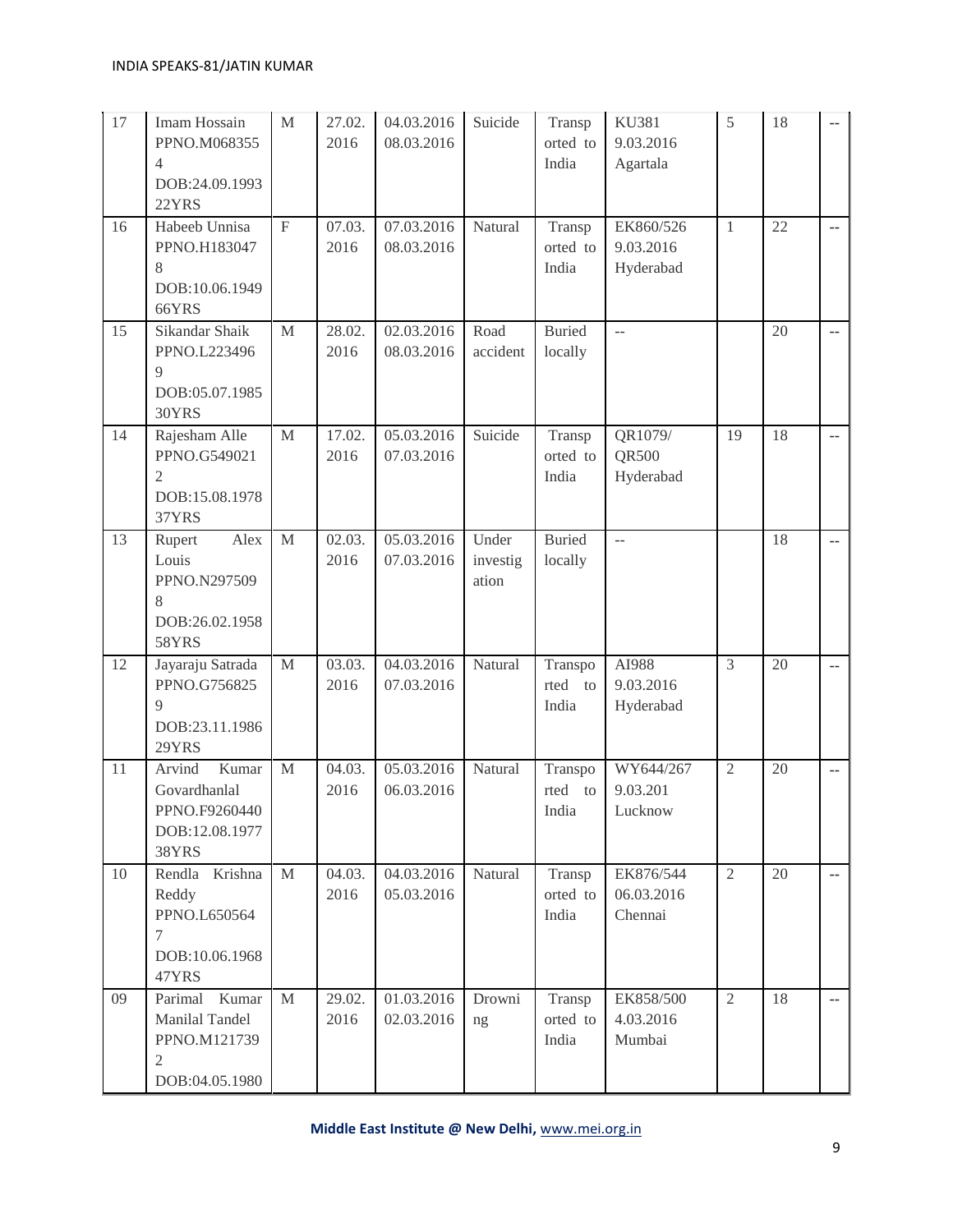|    | 35YRS                                                                                                |                           |                              |                          |                  |                             |                                    |                |                |                          |
|----|------------------------------------------------------------------------------------------------------|---------------------------|------------------------------|--------------------------|------------------|-----------------------------|------------------------------------|----------------|----------------|--------------------------|
| 08 | Naresh Tuniki<br>PPNO.F7574377<br>DOB:10.02.1986<br>30YRS                                            | $\mathbf M$               | 02.02.<br>2016               | 01.03.2016<br>02.03.2016 | Heart<br>attack  | Transpo<br>rted to<br>India | AI988<br>06.03.2016<br>Hyderabad   |                | 20             | $\sim$ $\sim$            |
| 07 | Basha<br>Ansar<br>Shaik<br>PPNO.N297641<br>$\overline{4}$<br>DOB:16.03.1974<br>41YRS                 | M                         | 22.02.<br>2016               | 24.02.2016<br>02.03.2016 | Road<br>accident | <b>Buried</b><br>locally    |                                    |                | 17             | $\overline{\phantom{a}}$ |
| 06 | Mirajimat Sekh<br>PPNO.K121411<br>$\overline{0}$<br>DOB:01.01.1984<br>32YRS                          | $\mathbf M$               | 26.02.<br>2016               | 27.02.2016<br>01.03.2016 | Heart<br>attack  | Transpo<br>rted to<br>India | EK876/570<br>5.03.2016<br>Kolkata  |                | $\overline{4}$ | $\overline{a}$           |
| 05 | Muriparambil<br>Alikunhi Abdul<br>Kadar<br>PPNO.M231258<br>$\overline{Q}$<br>DOB:01.01.1959<br>57YRS | M                         | 29.02.<br>2016               | 29.02.2016<br>01.03.2016 | Heart<br>attack  | Transpo<br>rted to<br>India | EK860/530<br>01.03.2016<br>Cochin  | $\mathbf{1}$   | 18             | $\overline{a}$           |
| 04 | Krishna<br>Rama<br>Penubala<br>PPNO.N091211<br>6<br>DOB:16.02.1983<br>32YRS                          | $\mathbf M$               | $\overline{28.02}$ .<br>2016 | 29.02.2016<br>01.02.2016 | Road<br>accident | Transp<br>orted to<br>India | AI976<br>3.3.2016<br>Chennai       | $\overline{2}$ | 20             | $\overline{a}$           |
| 03 | Samsudeen<br>Kamal Basha<br>PPNO.K535273<br>5<br>DOB:05.03.1974<br>41YRS                             | M                         | 23.02.<br>2016               | 26.02.2016<br>01.03.2016 | Heart<br>attack  | Transpo<br>rted to<br>India | GF222/270<br>02.03.2016<br>Cochin  | $\mathfrak{Z}$ | 18             | ۰.                       |
| 02 | Viswanathan<br>Veeramani<br>PPNO.M228614<br>6<br>DOB:09.05.1970<br>45YRS                             | M                         | 27.02.<br>2016               | 29.02.2016<br>01.03.2016 | Heart<br>attack  | Transpo<br>rted to<br>India | GF216/068<br>02.03.2016<br>Chennai | 2              | 20             | $\sim$                   |
| 01 | Rajeshwari<br>Thota<br>PPNO.G229650                                                                  | $\boldsymbol{\mathrm{F}}$ | 27.02.<br>2016               | 28.02.2016<br>01.03.2016 | Natural          | Transpo<br>rted to<br>India | AI982<br>4.3.2016<br>Chennai       | $\overline{3}$ | 20             | $\sim$                   |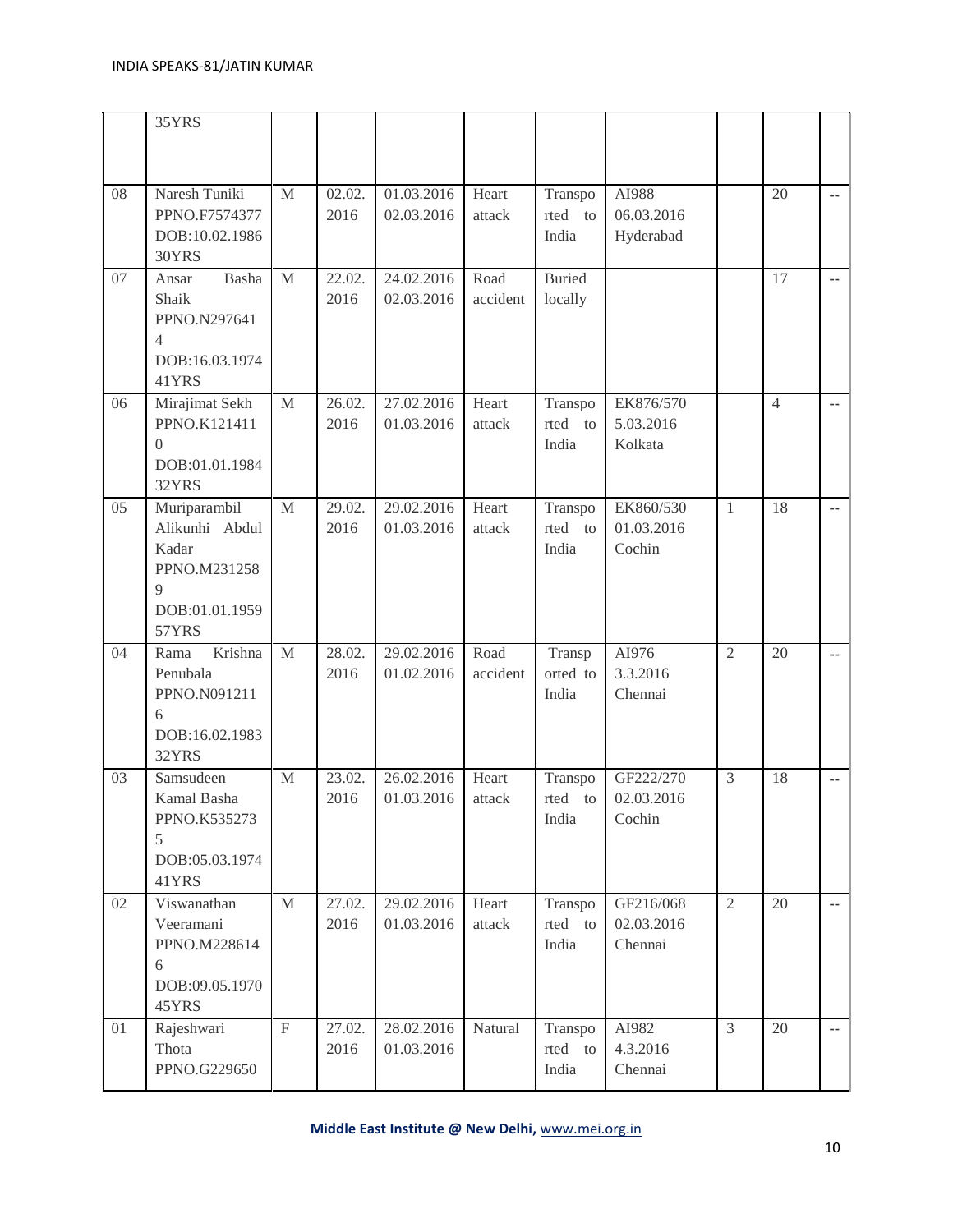| DOB:10.02.1975 |  |  |  |  |  |
|----------------|--|--|--|--|--|
| 41YRS          |  |  |  |  |  |
|                |  |  |  |  |  |

*Source: Embassy of India, Kuwait,<http://indembkwt.org/Pages/MortalRemains.aspx>*

**6. Number of Indian Nationals residing in Kuwait, Kuwait, 30 March 2016** 

As per the latest statistics (10 February 2016) received by the Embassy from the Kuwaiti authorities, the number of Indian nationals legally residing in Kuwait has reached 8.8 lakh mark. In addition, there are approximately 28,000 Indian nationals who have overstayed their visas and, therefore, are staying illegally in the country. Some highlights from the latest figures are:-

• The Indian community in Kuwait has grown by 10 percent in 2015. Our community remains the most preferred community in Kuwait.

• The gender ratio of Indians in Kuwait is highly skewed as they are more Indian males than Indian females in the country.

• Out of 8.8 lakh Indians, nearly 3 lakh are domestic workers (i.e. drivers, gardeners, cleaners, ayahs, cooks and housemaids).

• The majority of Indians (4.26 lakh) are deployed in private sectors (i.e. construction workers, technicians, engineers, doctors, chartered accountants, IT experts, etc.). In addition, there are about 1.1 lakh dependants i.e. spouses/children. Out of these, there are about 42,000 Indian students studying in 20 Indian schools in the country. With Indian companies being awarded EPC contracts of over US\$ 5 billion during last 2 years, Indian nationals working in private sectors may continue to rise in the coming 2-3 years.

• There are about 27,000 Indians working for the Kuwaiti Government in various jobs like doctors, nurses, para-medics, engineers in National Oil Companies and a few scientists. The demand for Indian nurses remains strong in Kuwait.

• The Kuwaiti authorities have deported 1,700 illegal Indians staying in the country from 1 December 2015 to 21 February 2016.

*Source: Embassy of India, Kuwait, <http://www.indembkwt.org/DispNews.aspx?ID=930>*

## e. LEBANON

## **7. ITEC Day Celebration, Beirut, 30 March 2016**

The Embassy organized a cocktail reception on the occasion of ITEC Day on 30 March 2016 in the Chancery from 6pm to 8pm. Forty Lebanese Officials who had undergone ITEC training, both civil and defence, in India attended the Reception.

During the celebration, a small audio visual programme on India was shown which was followed by speech of Ambassador. Two of the ITEC candidates also spoke about their experiences in India during ITEC training followed by a cultural event where Ajay Kumar Singh, Dance teacher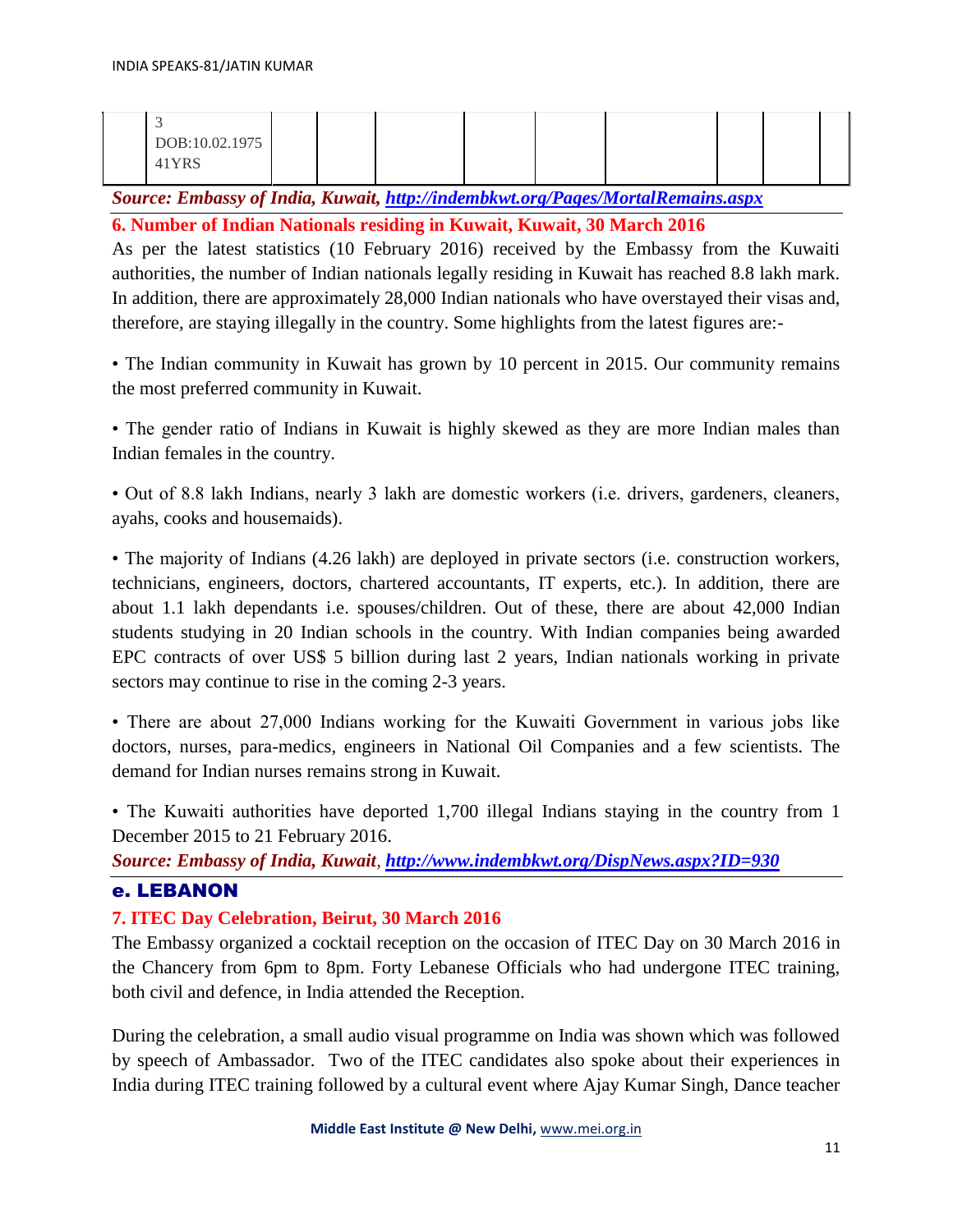cum performer from ICCR had an half an hour interactive session on dance in daily life, Indian dances including Bollywood dance with the guest.

The guests enjoyed the programme and also participated enthusiastically in the interactive session on Indian dance and gave their feedback on various aspect of their stay in India during ITEC training.- See more at: <http://indianembassybeirut.org/pressreleases/display/41/15#sthash.3lTvcKB2.dpuf> *Source: Embassy of India, Beirut,<http://indianembassybeirut.org/pressreleases/display/41/15>*

## f. LIBYA

## **8. Advisory for Indian nationals in Libya, Tripoli, 1 March 2016**

This is in continuation of Embassy's earlier advisories, the last one being of 9 December 2015 for all its citizens to exit from Libya at the earliest due to continued worsening of the security situation in different parts of Libya.

As the overall security situation remains fragile and in view of the recent incidents in Sabrata, the situation is likely to further deteriorate, including in the conflict zones, Sirte, Derna, Ajdabia, parts of Benghazi, western region and several other regions throughout the country. The Embassy reiterates its earlier advisories to its citizens to exit from Libya without further delay using all available means in view of imminent safety and security risks.

The Indian nationals are further advised not to take up employment in Libya till the situation normalizes. Those in Libya are advised to take extreme precaution while moving within Libya and to plan their movement/ travel after ensuring the safety of the route.

*Source: Embassy of India, Tripoli, [http://indianembassylibya.in/news\\_detail.php?id=22](http://indianembassylibya.in/news_detail.php?id=22)*

## g. OMAN

## **9. ITEC Day 2016 was celebrated by the Indian Embassy, Muscat, 1 March 2016**

ITEC Day 2016 was celebrated by the Indian Embassy in Muscat on 29 February 2016 in presence of over 150 ITEC Alumni from Oman and eminent guests, including H.E. Hafiz bin Salem Ba Omar, Chief of Arab Cooperation Department, Ministry of Foreign Affairs, and H.E. Mohsin bin Khamis Al-Balushi, Adviser, Ministry of Commerce and Industry. Ambassador of India to the Sultanate of Oman, H.E. Indra Mani Pandey, in his welcome speech, thanked the International Cooperation Department of Ministry of Foreign Affairs of Oman for its cooperation in implementation of the ITEC Programme in Oman. He referred to the historical ties between India and Oman, maritime neighbours, stressing that India's relationship with Oman is based on mutual understanding and respects for each other's interests, priorities, sensitivities and concerns. He noted that four key pillars of India-Oman strategic partnership are security, defence, trade  $\&$ investment and Indian community. He underlined the priority accorded by the Embassy to enhancing bilateral trade and investment relations and outlined the mutual benefits of boosting trade and investment.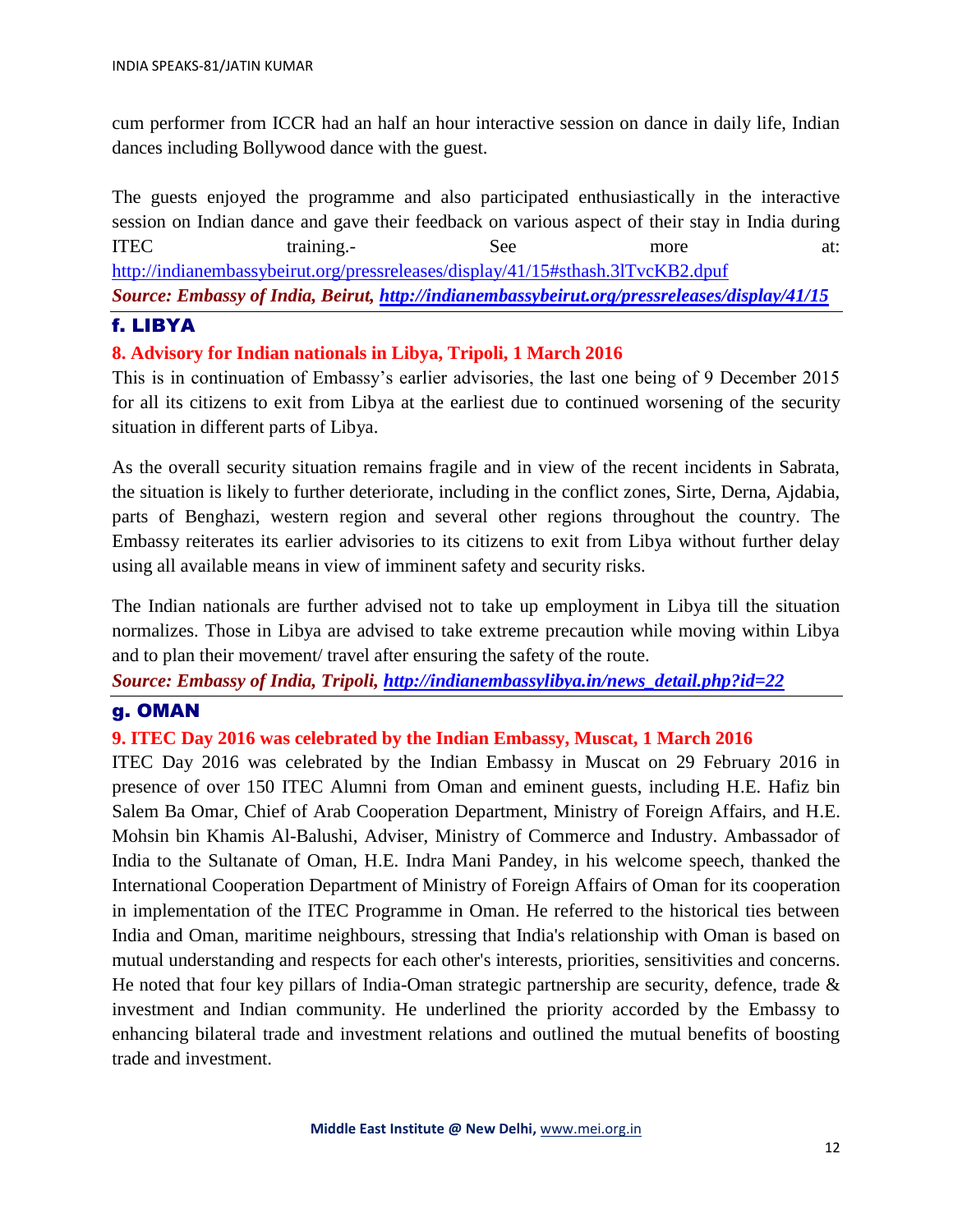Referring to the priorities of Oman, including diversification of economy, development of nonoil sectors, development of SMEs, Skill development and Omanisation, Ambassador noted that development of human resources and skill development are the key to achieving these goals. He underlined that ITEC Programme of India provides a perfect opportunity to Oman for development of its human resources and skills. The ITEC Programme, the Government of India's flagship Programme for sharing its developmental experience and offering its expertise to developing countries for their capacity building, is offered to 161 countries. A wide variety of training courses are offered under the ITEC Programme, which are open to both governmental officials and non-governmental nominees, chosen by the Government of Oman. Given the importance that India attaches to its relationship with Oman, the number of ITEC slots for Oman has been increasing year after year to reach 150 slots during April 2014 to March 2015. India has again offered 150 slots during April 2015 to March 2016. Ambassador underlined the need for full utilization of the slots offered to Oman. He also stressed the need to nominate candidates who are qualified, who are likely contribute in future and who come from priority fields for human resource and skill development identified by the Government of Oman.

ITEC Alumni were invited to speak to share their experience of training under the ITEC Programme in India. They spoke about the benefits of ITEC courses not only in providing knowledge and expertise but in giving an opportunity to interact with trainees from other countries and learn more about India and its culture and traditions. The idea to create a regular platform for interaction among the ITEC Alumni - a WhatsApp or FB Group - was also presented. Over sumptuous Indian dinner, ITEC Alumni and other distinguished guests interacted and shared their impressions of India.

*Source: Embassy of India, Muscat, [http://www.indemb](http://www.indemb-oman.org/inner.aspx?type=AllPressRelease&id=0)[oman.org/inner.aspx?type=AllPressRelease&id=0](http://www.indemb-oman.org/inner.aspx?type=AllPressRelease&id=0)*

**10. Sixtieth anniversary of India-Oman Diplomatic Relations, Muscat, 23 March 2016** India and Oman a maritime neighbours, share historical ties, which are traced back to 5,000 years. In 2015, the two countries celebrated the 60th anniversary of establishment of diplomatic relations. During these six decades the relationship between India and Oman has evolved into a strategic partnership, with growing cooperation in security and defence, increasing bilateral trade and mutual investment and expanding cultural, educational and tourism exchanges. The growing presence of Indian community, numbering around 800,000 and comprising workers and professionals, has been a key facet of India's partnership with Oman. The Indian community in Oman has been making immense contribution to growth and development of both India and Oman.

To commemorate the 60th anniversary of India-Oman Diplomatic Relations, a number of activities have been organized both in Oman and in India. The celebrations to mark the 60th anniversary began with the visit of External Affairs Minister of India H.E. Sushma Swaraj, to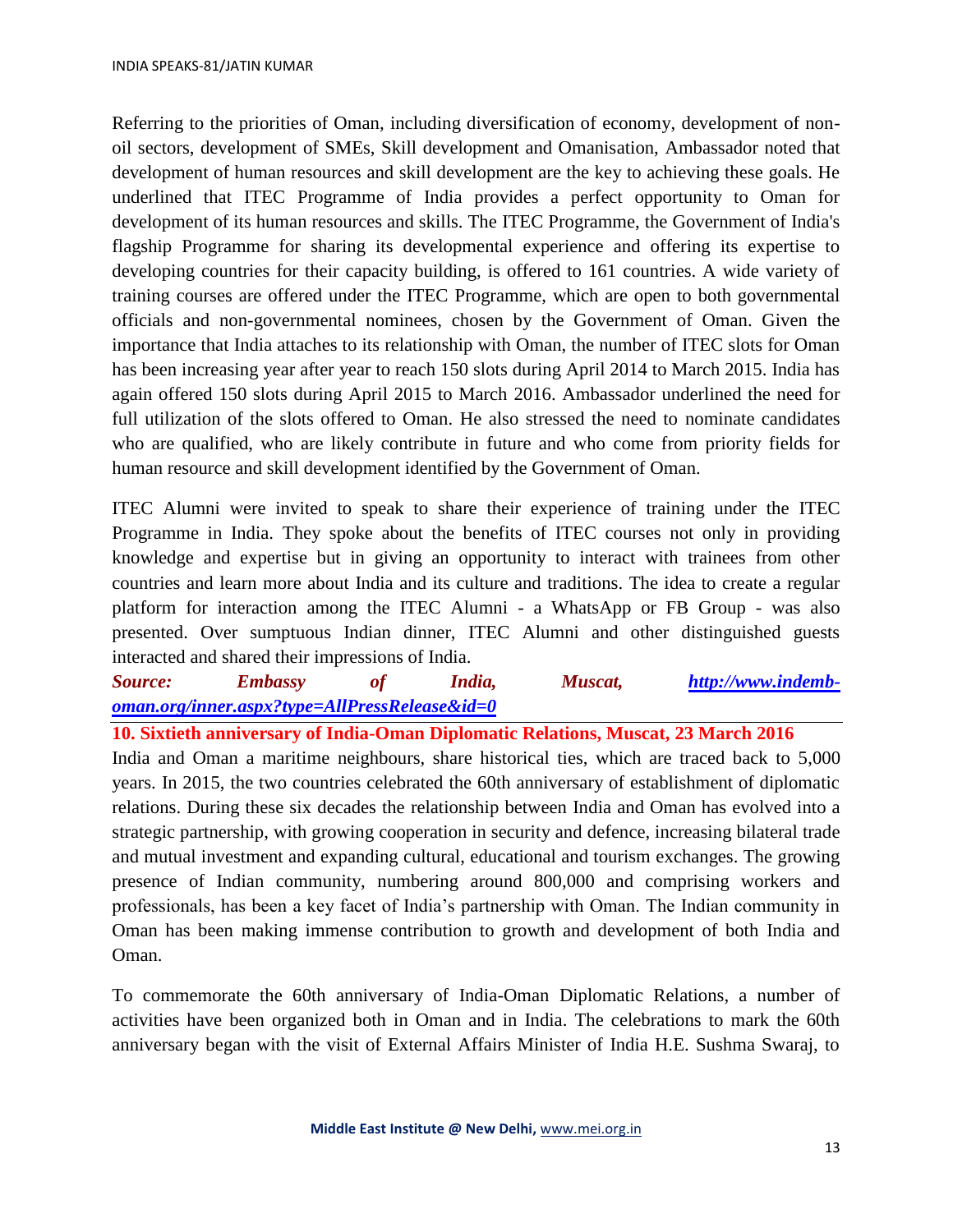Oman on 17-18 February 2015. It was her first visit to Oman and provided a new momentum to bilateral relations. Some of other events held throughout 2015 were as follows:

• An Indian Film Festival was held, in association with City Cinema and Yash Raj Films, in Muscat during  $27 - 29$  April 2015.

• A Lecture on 'India-Oman Relations in a Historical and Contemporary Perspective' was organized on 14 May 2015.

• Four Indian Naval Ships from Western Fleet visited Oman on 19 - 22 September 2015.

• Indian Navy Sailing Ship, INS Tarangini, and the Royal Navy of Oman Sailing Ship 'Shabab Oman' undertook a joint voyage from Muscat to Kochi on 24 November 2015, tracing the ancient trading route between India and Oman.

In view of the historical importance of the 60th anniversary of India-Oman Diplomatic Relations, Oman Post has prepared to issue a special commemorative stamp. Ambassador of India to the Sultanate of Oman, H.E. Indra Mani Pandey, and Chief Executive Officer, Oman Posts, Abdul Malik Abdul Karim Al Balushi, will release the special commemorative India-Oman Postage Stamp at a function at the Embassy of India Auditorium on 5 April 2016. The release of the commemorative stamp would mark the culmination of the special events which have been dedicated to commemorate the 60th anniversary of establishment of India-Oman Diplomatic ties.

*Source: Embassy of India, Muscat, [http://www.indemb](http://www.indemb-oman.org/inner.aspx?type=AllPressRelease&id=0)[oman.org/inner.aspx?type=AllPressRelease&id=0](http://www.indemb-oman.org/inner.aspx?type=AllPressRelease&id=0)*

**11. Indian Embassy Hosts Business Event, Muscat, 30 March 2016** 

India and Oman, maritime neighbours, enjoy excellent political relations. Under their strategic partnership, cooperation and exchanges between the two countries have been expanding. Bilateral trade, which had grown to US\$ 5.77 billion in 2013-14, has since been declining in value. It had amounted to US\$ 4.18 billion in 2014-15. Mutual investment between Oman and India is estimated at US\$ 7.5 billion. As per the information made available by Ministry of Commerce and Industry of Oman, there are over 2900 Indian enterprises in Oman with an estimated investment of US\$ 4.5 billion. Omani investments in India are estimated at US\$ 3 billion. There is a huge potential for collaboration between India and Oman in the health-care, IT, Food Processing, Construction & Infrastructure and Mineral and Mining sectors. The Embassy has accorded a high priority to promoting bilateral trade and mutual investments.

The Embassy, in association with Oman Chamber of Commerce & Industry (OCCI), is organizing a trade and investment promotion event on 30 March 2016 with focus on Healthcare, Food Industry, Information Technology, Mining & Mineral and Construction & Infrastructure sectors. Apex Chambers in India like Confederation of Indian Industry (CII), Federation of Indian Export Organization (FIEO), National Association of Software and Services Companies (NASSCOM) and Trade Promotion Council of India (TPCI) will be organizing delegations of Indian companies to showcase their products and services in the above sectors to the Omani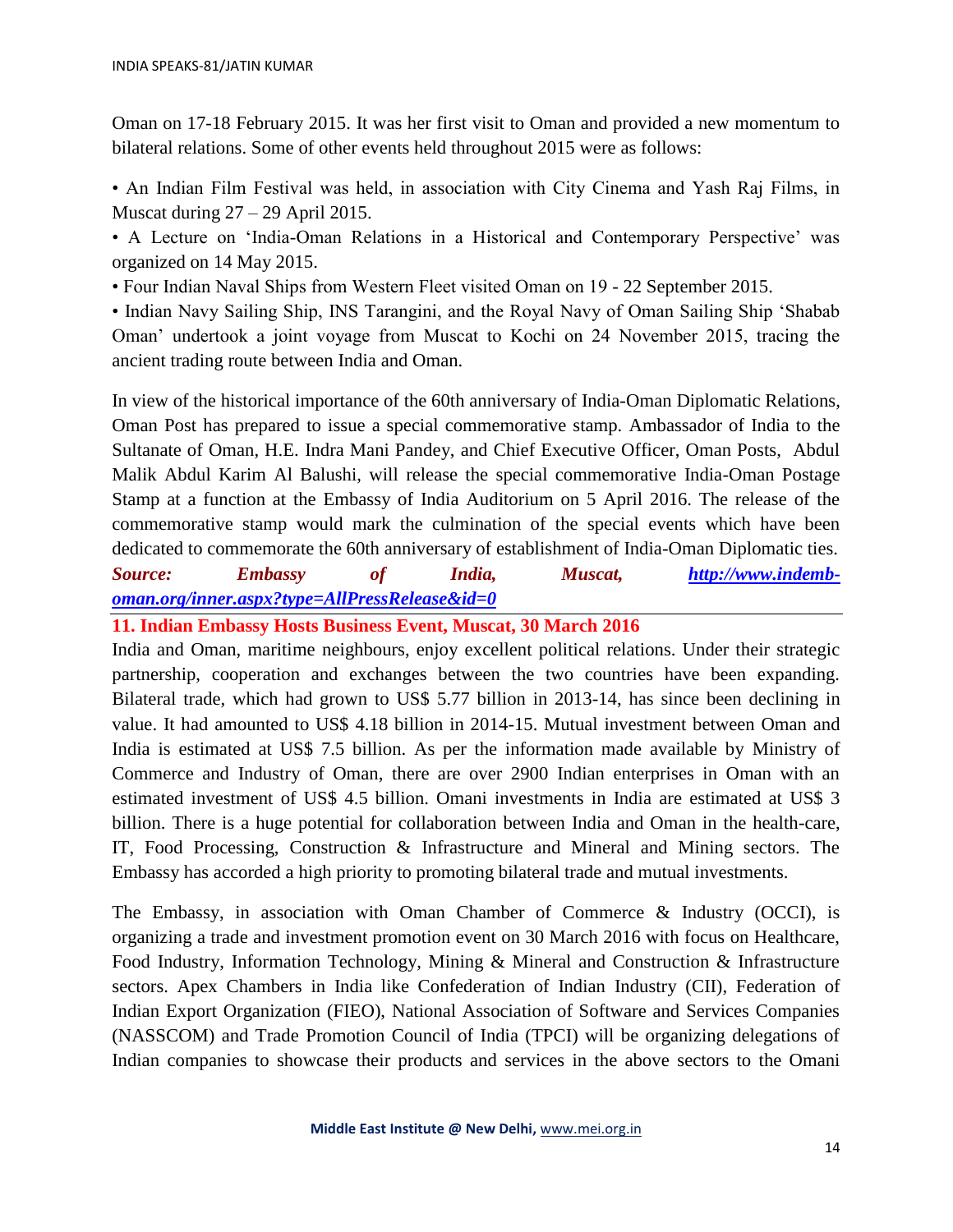business enterprises. The purpose is to provide Indian companies from these sectors a platform to explore opportunities for exports, business tie-ups, investments and project work in Oman.

A meeting will be held at Hotel Crowne Plaza, Muscat on 30 March from 0900 hrs. Omani enterprises dealing in the above mentioned sectors are invited to attend the meeting with Indian companies. Sixty Indian companies have indicated their presence. For further information and details they should contact at commasst@indemb-oman.org or Tel no- 00968-24684326. Further, the Embassy will host a briefing Seminar for Indian enterprises to make them aware of the opportunities in Oman for exports, project work and investments. Omani corporates in above sectors will make presentations to representatives of the participating Indian companies.

*Source: Embassy of India, Muscat, [http://www.indemb](http://www.indemb-oman.org/inner.aspx?type=AllPressRelease&id=0)[oman.org/inner.aspx?type=AllPressRelease&id=0](http://www.indemb-oman.org/inner.aspx?type=AllPressRelease&id=0)*

## h. Qatar

## **12. Important Advisory: For Information and Compliance, Doha, 10 March 2016**

Attached is Circular No. 2014/12910/05 dated 18 November 2014 from Supreme Council of Health, State of Qatar, containing 'Procedures and Regulations for carrying the medicines which contain either drugs or psychotropic substances by the visitors coming to State of Qatar or departing from Qatar [for their personal use].

In this context, Embassy of India, Doha, requests all Indian Nationals travelling to the State of Qatar to strictly comply with these instructions.

\*\*\*\*

## **Supreme Council of Health State of Qatar**

Procedures and regulations for carrying medicines which contain either drugs or psychotropic substances by the patients coming to State of Qatar or departing from here for their personal use.

#### \*\*\*\*

Procedures and regulations related to carrying the medicines which contain either drugs or psychotropic substances by the patients coming to State of Qatar or departing from here for their personal use, or by the Official Missions (only) coming to State of Qatar or departing from here for their use.

It is prohibited to carry medicines and substances which are banned internationally and locally.

It is prohibited to carry medicines mentioned in the list (a) and list (b) of Law (9) issued in the year 1987, regarding anti-drugs and dangerous psychotropic substances. Likewise the items registered at schedule No. (3) of the same Law.

In order to carry such medicines, an application is to be given to the Department of Pharmacology and Drugs Control in the Supreme Council of Health.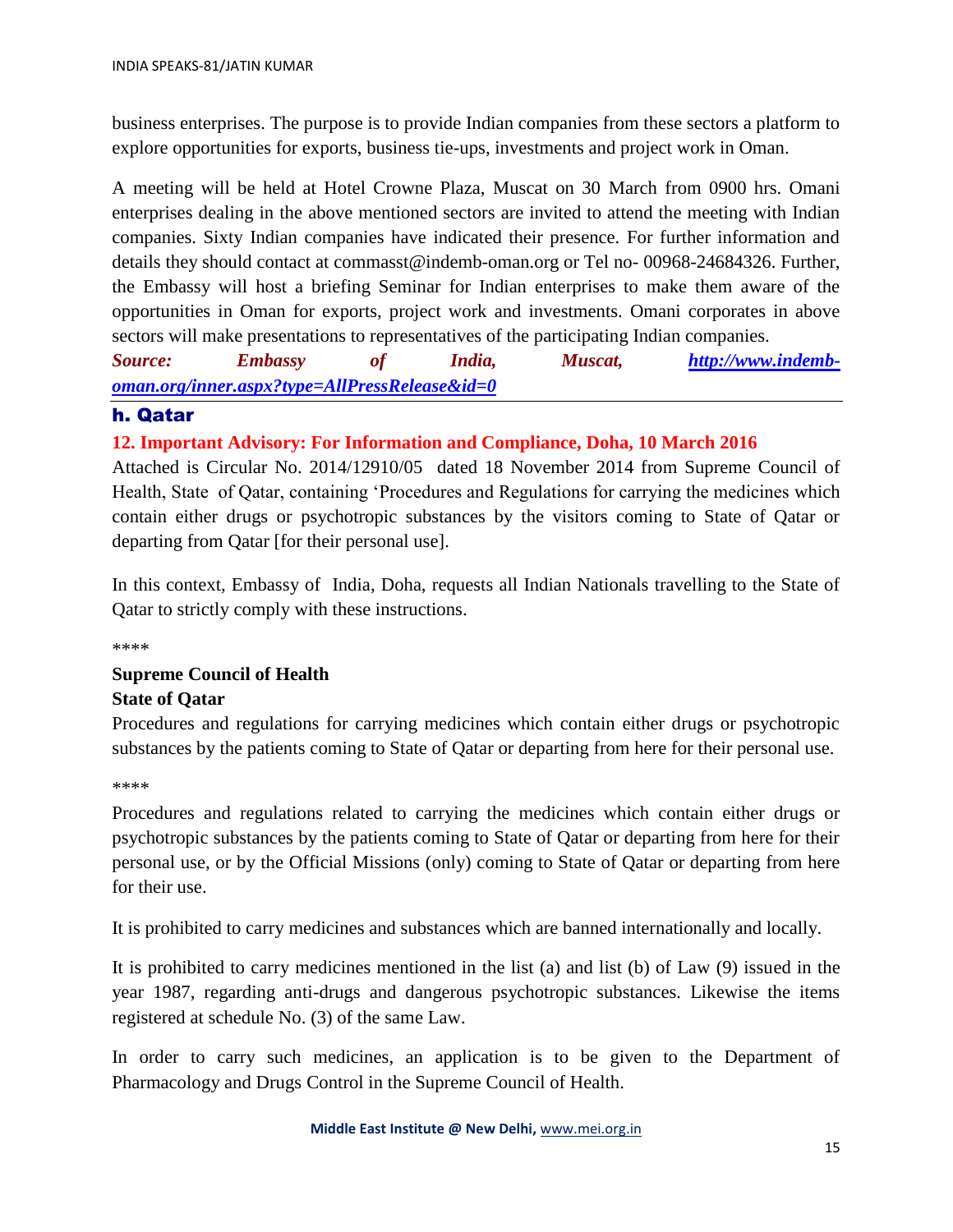Permission would be granted to carry the medicines by the patients coming to State of Qatar for their personal use as per following conditions:

To attach detailed medical report attested by the hospital treated the patient. Medical report should not be older than six months. The report must contain the following :

Personal details of the patient.

Medical diagnosis.

Treatment and Duration.

Medical Prescriptions.

Scientific name of the medicine, Form and scheduled doses.

Or to attach the medical prescription in the name of the patient, attested by the same hospital and the prescription should not be older than six months. The prescription must have the following information:

Diagnosis of the disease

Scientific name of the medicine, Form and scheduled doses.

How to use and duration of the treatment.

Seal of the hospital.

To pledge that only patient will use the medicine and will use on his responsibility.

To attach a copy of ID card of the patient.

Approval can granted to carry medicines of 30 –days as the maximum period or for the duration of the stay of the patient in Qatar, whatever is less, subject to validity of the medicines. The patient has to keep in mind the following:

In case the medicine exhausts, the patient has to contact the specialist physician licensed to practice in a hospital, to check whether he needs to continue the same medicine.

In case, the physician confirms that the patient needs to continue the same treatment, a specific medical file has to be opened in that hospital and the appropriate medicine would be prescribed through a medical prescription attested by the same hospital. The medicine would be provided from the local pharmacy for required period. The patient will continue to do follow ups with same hospital for his continuous treatment if his medical condition warrants so.

In case, this medicine or its alternate is not available in the local markets, the hospital treating the patient can secure this medicine through one of the drugs distributors after obtaining approval from the Department of Pharmacology and Drugs Control in the Supreme Council of Health.

If the medicine is in form of injection, the approval can be obtained under supervision of any local hospital in the name of the patient. The medicine would be registered in the file of the hospital meant for the personal use as per the followed procedure for such medicines.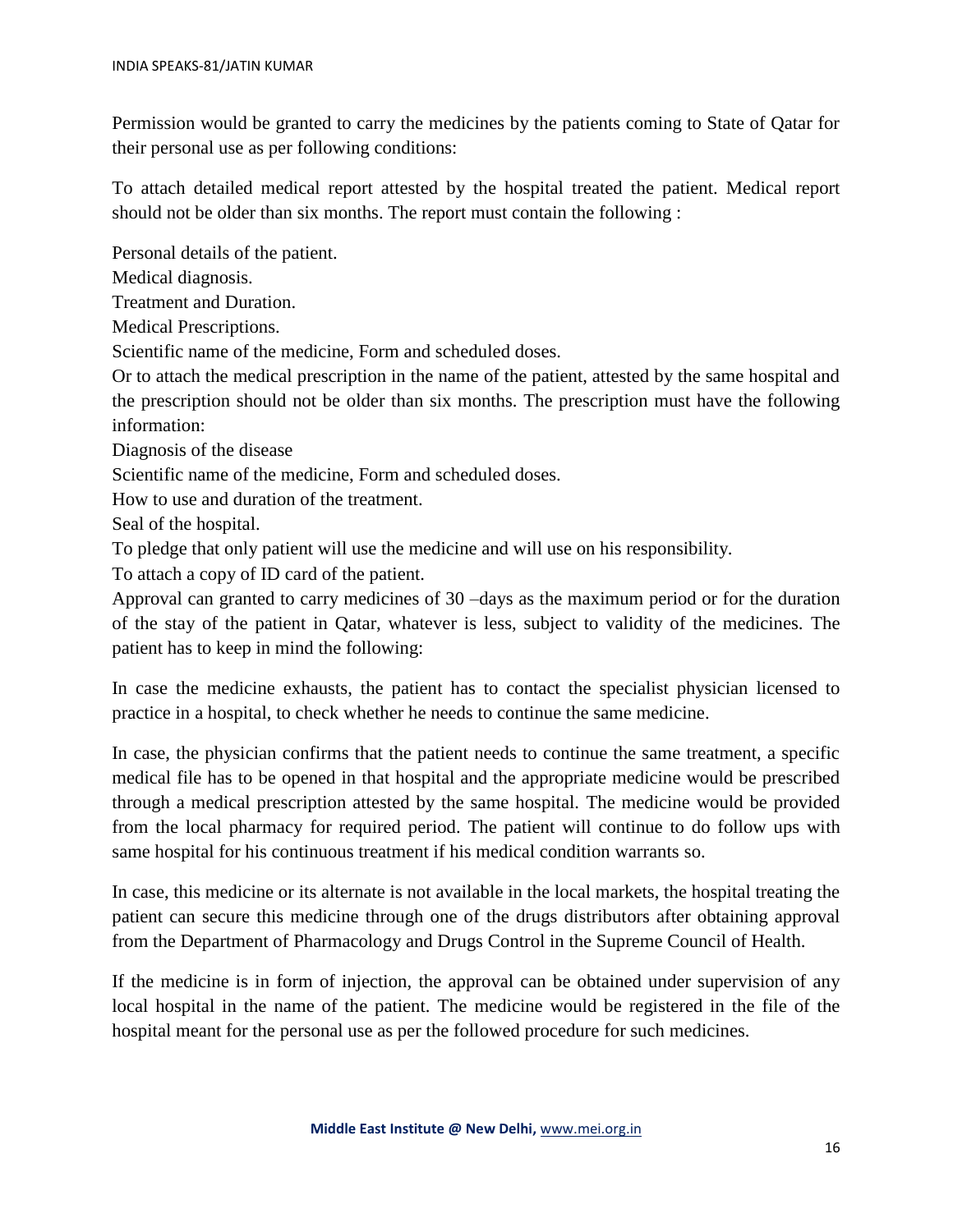Excess medicine can be destroyed through the Department of Pharmacology and Drugs Control in the Supreme Council of the Health.

Departing patients from Qatar would be treated as par with one coming to Qatar according to the above-mentioned paragraphs No. (1), No. (2), No. (3) and No. (4). Quantity of medicine would be allowed for 30 days only.

In case, the medicine is not carried by the patient but was carried by one of his relatives like (parents, children, brothers or spouse), a copy of his ID would be taken. In case, the medicine was carried by the representative of the patient, the written consent of the patient for carrying medicine has to be attached. A copy of his ID would be taken.

In case, the medicines contain drugs or psychotropic substances are to be carried by the diplomats or government officials (only) coming to State of Qatar for the patients working with the diplomatic mission. The procedures would be as following :

The Mission has to send an application to the Department of Pharmacology and Drugs Control in the Supreme Council of Health, mentioning the name of head of the Mission or name of the custodian of the drugs. If not so, the accompanying physician would be the custodian of the medicine. The application should be attached with the following:

Details of the desired medicines, certified by the concerned authority in the country of the Mission, including the scientific name of the drug and psychotropic substance, form, concentration, size and quantity. Medicines containing drug and psychotropic substance have to be brought through aerial transportation only.

To pledge that the medicines would be used by the members of the Mission/delegation only on their responsibility, and it would not be sold or it would not be utilized for any other purpose. To pledge that the excess medicines would be carried back and all used bottles would be destroyed while going back. To pledge to provide details of medicine utilization, reasons for utilization, excess medicine and destroyed ones before the departure of the delegation to the Department of Drugs and Pharmacology Control in the Supreme Council of Health.

Once application is approved, permission would be granted for carrying the medicine.

*Source: Embassy of India, Doha,* 

*<http://www.indianembassyqatar.gov.in/pages/importantannouncements.php>*

**13. INS Beas visits Doha, Qatar for International Maritime Defence Exhibition (DIMDEX), Doha, 28 March 2016**

Indian Naval ship Beas is on an official visit to Doha, Qatar from 28 March to 2 April 16 to participate in the fifth edition of Doha International Maritime Defence Exhibition (DIMDEX).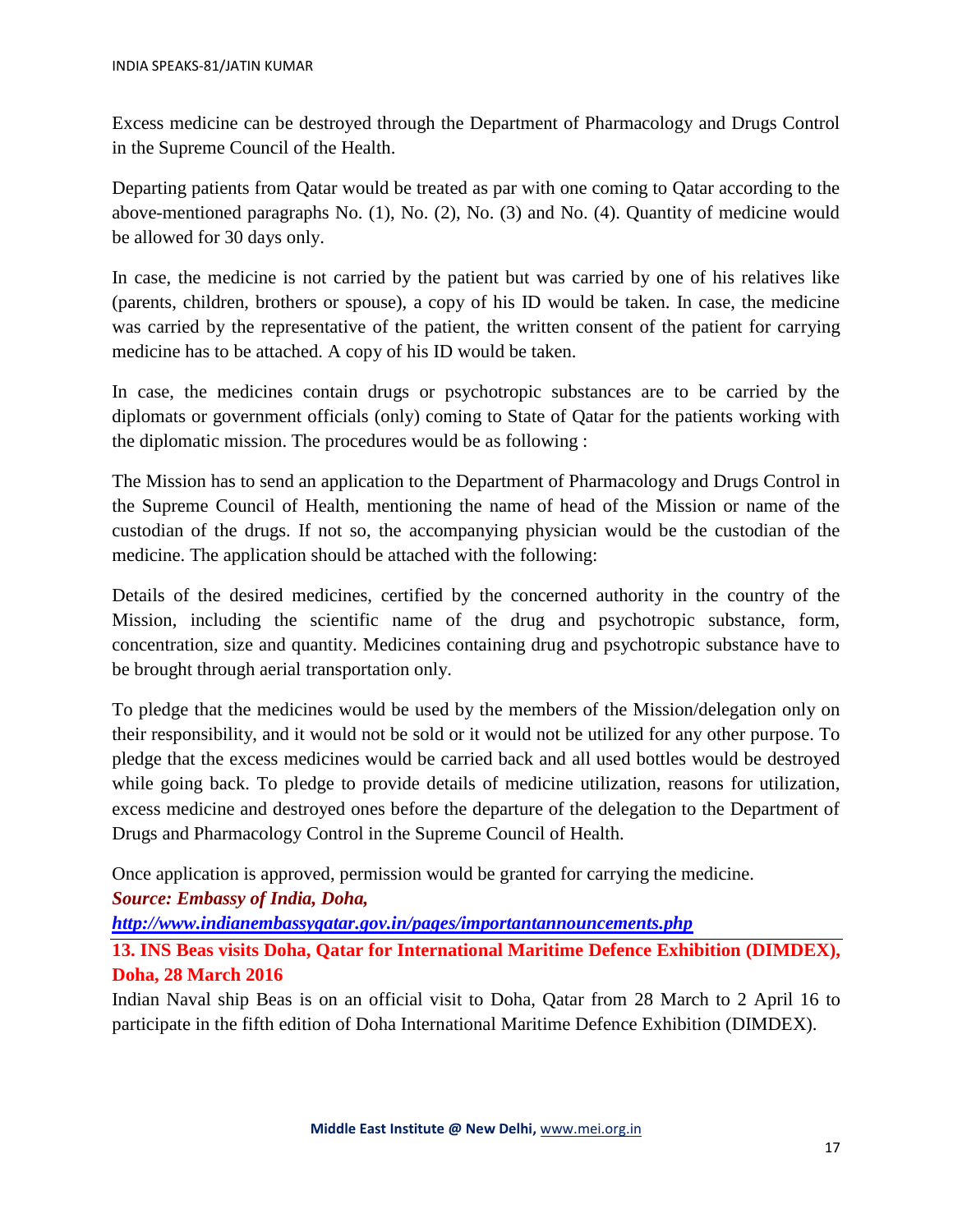DIMDEX is held biennially at Doha and provides an ideal platform for showcasing our indigenous shipbuilding capability and technological prowess as well as innovation in Naval systems. INS Beas, an indigenous Brahmaputra Class frigate commissioned on 11 July 05 will represent the Indian Navy at DIMDEX 16. Built by our Defence shipyard (DPSU), M/s Garden Reach Shipbuilders and Engineers Limited, at Kolkata, the ship is a modern anti-submarine warfare frigate equipped with state-of-the-art weapons and sensors. The ship represents a unique amalgamation of Western and Eastern origin as well as indigenous equipment and leverages innovation to provide a potent mix of surface, anti-air and anti-missile as well as anti-submarine capabilities.

During the visit, the ship will have professional interactions with the Qatar Emiri Navy. The visit will also afford an opportunity to interact with other participating warships from various countries. These interactions will contribute towards strengthening ties, enhancing mutual understanding and building 'Bridges of Friendship'. The ship is Commanded by Captain Deepak Bhatia, who is a Navigation and Operations specialist.

The Flag Officer Commanding-in-Chief Western Naval Command Vice Admiral Sunil Lanba, PVSM, AVSM, ADC, will also visit Doha during the period of the ship's stay. During the visit, the Flag Officer will also address the Middle East Naval Commanders' Conference (MENC).

The visit by INS Beas to Doha for DIMDEX 16 will serve to showcase Indian indigenous shipbuilding capability and maritime prowess, enhance maritime ties with Qatar as well as other participating countries.

*Source: Press Information Bureau, New Delhi,<http://pib.nic.in/newsite/erelease.aspx>*

**14. A Talk by Vice Admiral Sunil Lanba, PVSM, AVSM, ADC Flag Officer Commandingin-Chief, Western Naval Command at the Middle East Naval Commanders Conference [MENC] held at the ongoing DIMDEX 2016, Doha, 30 March 2016**

Salience of Maritime Domain in the Security Architecture of the Arabian Sea and Adjoining Areas – an Indian Navy Perspective

## **Introduction**

His Excellency Chief of Staff of the Qatar Armed Forces, His Excellency Commander of the Qatar Emiri Naval Forces, distinguished Heads of Delegations, Excellencies, Ladies and Gentlemen,

It is indeed a distinct honour and a proud privilege for me to be present here and share my views at the Middle East Naval Commanders Conference. I must thank the organizers of DIMDEX 2016 and Qatar Armed Forces for extending me the honour of addressing this august gathering. The participants of this conference represent not only the military leadership of the Middle East and North African region, but also the collective naval leadership of the Indian Ocean Region and the wisdom of maritime experts from around the globe.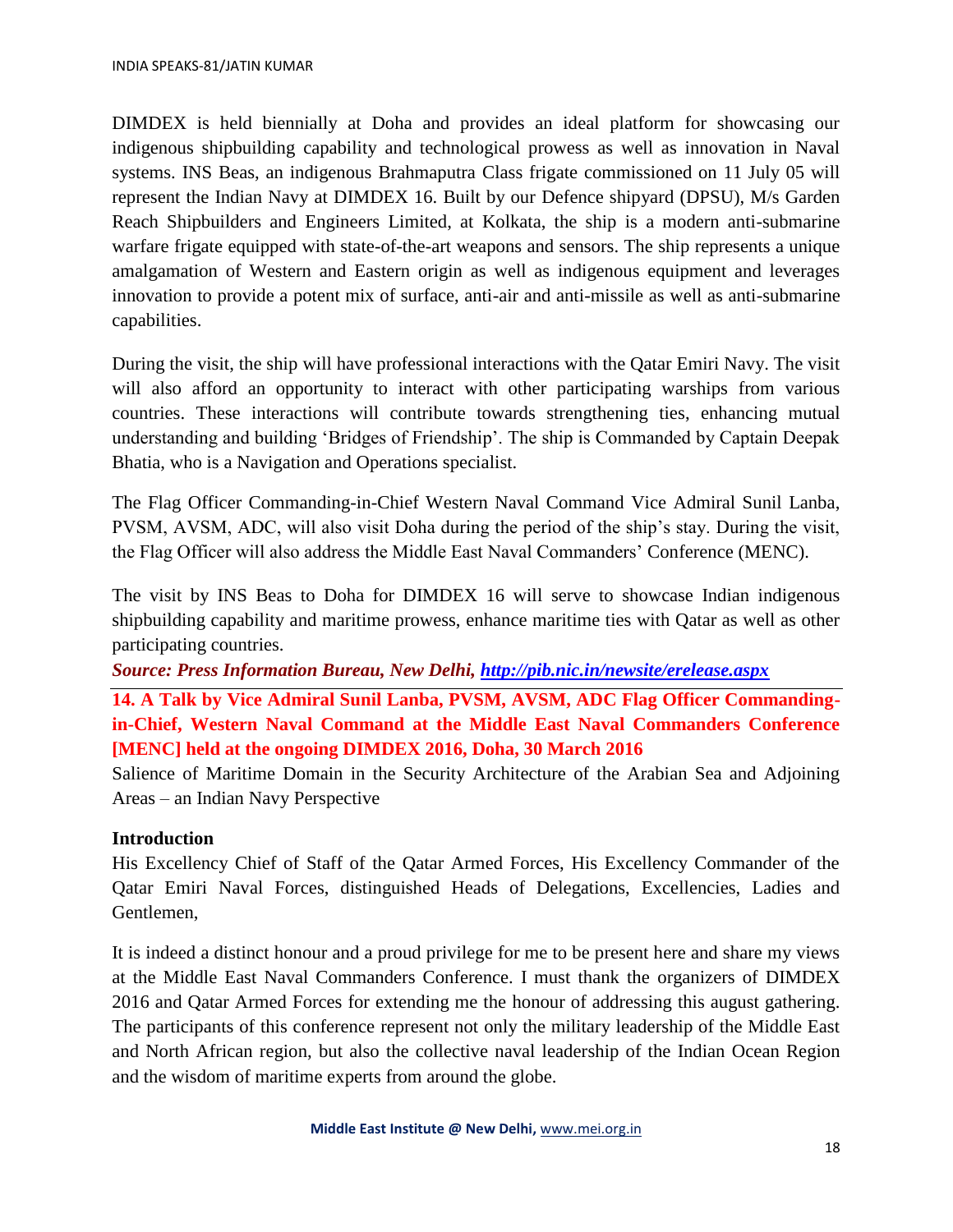The fifth edition of DIMDEX, and today's conference come at a time when warm and cordial relations between India and the Middle East are stronger than ever before. Our strong civilizational linkages go back thousands of years. It is of particular significance that the strong bonds between our two civilizations are mainly ascribed to sea borne regional trade and commerce that flourished through the medium of the global commons of the region and the interaction between our peoples, for ages. This region constitutes India's immediate neighbourhood, with the waters of the Arabian Sea washing the shores on either side. We are indeed united through the sea and India has a vital stake in the security and stability of this region.

## **Historical Significance of the Arabian Sea**

In India's immediate maritime environment, the Arabian Sea has played an eminent role in the evolution of mankind. World's earliest civilizations thrived in the littorals surrounding the Arabian Sea, and in its adjoining areas including the river basins of Nile, Euphrates, Tigris and Indus. These ancient civilizations evolved into vibrant societies of the Middle East and the Indian sub-continent. Major religions that originated in this region spread mainly through the sea routes to other parts of the world.

The Arabian Sea has also been central to international trade and global economic political affairs for several millennia. Hindered by the Himalayan barriers on land, the Arabian Sea provided easier avenues for extensive interaction among our civilizations. Maritime commerce flourished among the littorals of the Arabian Sea, with extensive trade linkages between India and the Middle East region. Thus, through the ages, the Arabian Sea emerged as a melting pot of different societies and cultures. The inherent natural wealth of the Arabian Sea littorals attracted extra-regional powers to this region. The arrival of Europeans on Indian shores in the late 15th century, initiated an imperial race that led to European powers jostling for influence and domination, ultimately resulting in colonization of this region.

## **Importance of Arabian Sea and its littorals in the 21st Century**

The dependence on the seas for global trade and commerce continues to rise in the 21st century, even as we increasingly look towards the seas for resources, fisheries and livelihood, in our bid to encash the Blue Economy. There is an evident shift in world's focus towards the maritime domain. At the same time, globalization and sustained economic progress of several Asian nations have emphasized the geo-strategic significance of Arabian Sea littorals. Therefore, today this region commands increasing attention and focus of the international community.

Notwithstanding the discovery of unconventional energy sources in many other parts of the world, the Middle East continues to be the world's largest oil producing region, with more than 50 percent of world's total oil reserves. The region's rich hydrocarbon reserves fuel the global economy, thus retaining it as the Centre of Gravity of global energy security. With more than 17 million barrels of oil passing through the Strait of Hormuz, it is the world's largest oil transit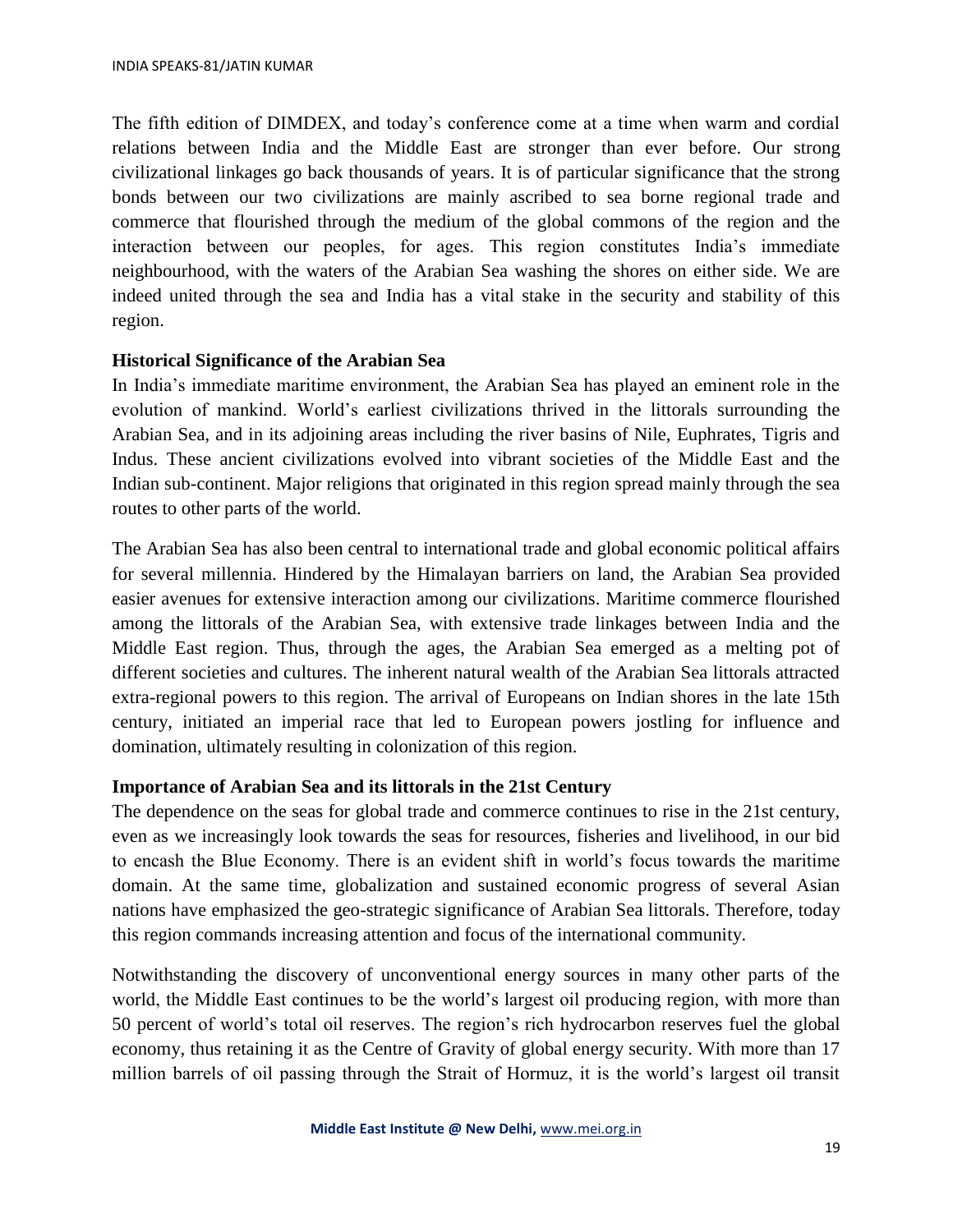Choke Point. A large percentage of this oil is meant for nations beyond the Indian Ocean Region, both to the East and West. The Middle East is thus a prime facilitator of global economic growth. Security and stability in this region, and its maritime domain is therefore of vital significance for all nations of the world.

## **Rise in Threats and Challenges in the Maritime Domain**

At the same time, developments in the post-Cold War period have heralded a new era of geopolitical instabilities, which has facilitated the spread of radicalism, terrorism and trans-national crimes. Resource competition and energy security, combined with geo-political instabilities have moved the Arabian Sea and its adjoining areas further to the centre of global geo-strategic agenda.

Security issues originating on land, unless resolved, frequently transgress into the maritime domain. Majority of these security issues do not recognize international maritime borders. Unless checked, the contiguity, connectivity and the homogeneous character of the seas enable these security issues to proliferate to adjoining areas through the maritime domain. The current century is witnessing a proliferation of non-traditional threats in the maritime domain. Primary amongst these being terrorism, piracy, drug, arms and human trafficking, environmental security issues, and natural disasters.

To complicate matters further, there has been an increasing blurring of lines between traditional and non-traditional challenges. This development is redefining the nature of international security. These challenges have necessitated changes in maritime strategies, force structures, operating methodology, training and cooperative mechanisms.

## **In Maritime Strategy to Address Non-Traditional Threats**

In India's perspective, threats and challenges in the maritime domain can be addressed effectively by building a Favourable and Positive Maritime Environment, to enhance Net Maritime Security in the region. A favourable maritime environment would preserve peace, promote stability, maintain security, and thereby facilitate trade, commerce and cooperation. Accordingly, the Indian Navy is re-aligning its operating philosophy and seeking to make effective contributions to global and regional collective response mechanisms.

Indian Navy's efforts to shape maritime stability are exemplified by continuous deployment of our ships in the Gulf of Aden since 2008 to counter maritime piracy. Cooperative actions by state agencies, maritime forces and industry have succeeded in curbing piracy off Somalia. The fact that there have been no piracy incidents anywhere in the Arabian Sea since 2013 showcases the latent potential of maritime cooperation.

Effective information exchange and transparency of the seas are primary pre-requisites to counter the varied threats in the maritime domain. Developing and enhancing Regional Maritime Domain Awareness or MDA has therefore seen several navies taking cooperative steps. India has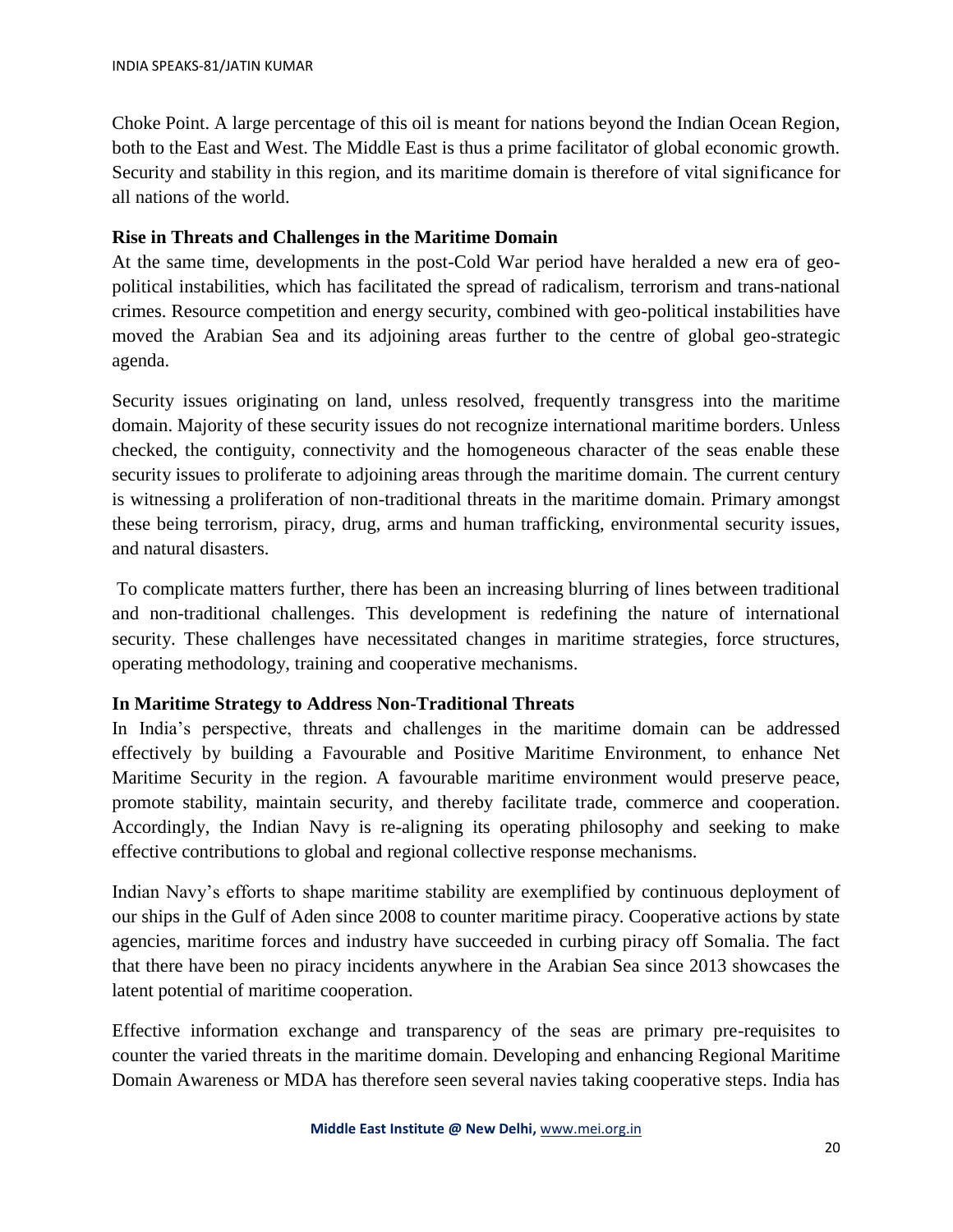developed a Coastal Surveillance Radar System chain to augment the extent of information bubble around our continental landmass and island territories. We are also cooperating with island nations in the Indian Ocean to develop similar facilities, thereby enhancing the awareness and information envelope around respective areas of various stakeholders. Sharing and interlinking the radar, AIS and white shipping information has enabled integration of individual information bubbles to facilitate a broader comprehensive MDA across the region, which in turn furthers both marine safety and maritime security.

India's vision for its maritime neighbourhood was clearly enunciated by our Honourable Prime Minister last year, in the acronym SAGAR – which means 'Security And Growth for All in the Region.' Over the years, the Indian Navy has been taking initiatives for assisting incapability development and capacity enhancement of the smaller maritime forces of the region through training, technology support, hydrographic assistance, and provision of surface and airborne assets.

We have also enhanced our presence in our coastal areas and the Exclusive Economic Zones along with our maritime partners, to counter the threats of maritime terrorism, curb Illegal, Unregulated and Unreported (IUU) fishing, human and drug trafficking, and other nontraditional maritime challenges.

The vagaries of climate change have led to an increase in frequency and intensity of natural disasters. The tsunami of 2004 caused extensive damage to life and property. The mounting of relief operations and rehabilitation work clearly demonstrated how navies with diverse operating philosophies could cooperate and work together for Humanitarian Assistance and Disaster Relief. The 2004 disaster also underscored an immediate requirement for nations to cooperate in evolving a robust collective mechanism, to foresee and respond to any future calamity in the region. As many as 27 ships of the Indian Navy had sailed to different areas of India and neighbouring countries, struck by Tsunami, for relief operations.

More recently, the Indian Navy successfully evacuated Indian and foreign citizens from conflict zones of Lebanon and Yemen. The high degree of effectiveness of our actions was possible only because of active cooperation of the governments and security agencies of many Middle East nations, whose representatives are also present here today. These missions indicate our willingness and collective resolve to preserve the safety and security of the seas in the region.

## **Strategy to Counter Maritime Threats and Challenges**

Ladies and Gentlemen, it is evident today that globalization has increased the vulnerability of oceans. Much as we would like the seas to remain a benign medium, the potential of vessels at sea being turned to be a source of threat cannot be ruled out and thus, we need to be ready. It is not feasible for any single nation or navy to counter the myriad security threats facing our region's maritime domain. This requires a collective and cooperative response by all stakeholders. Operating in international waters or the high seas, where there are no boundaries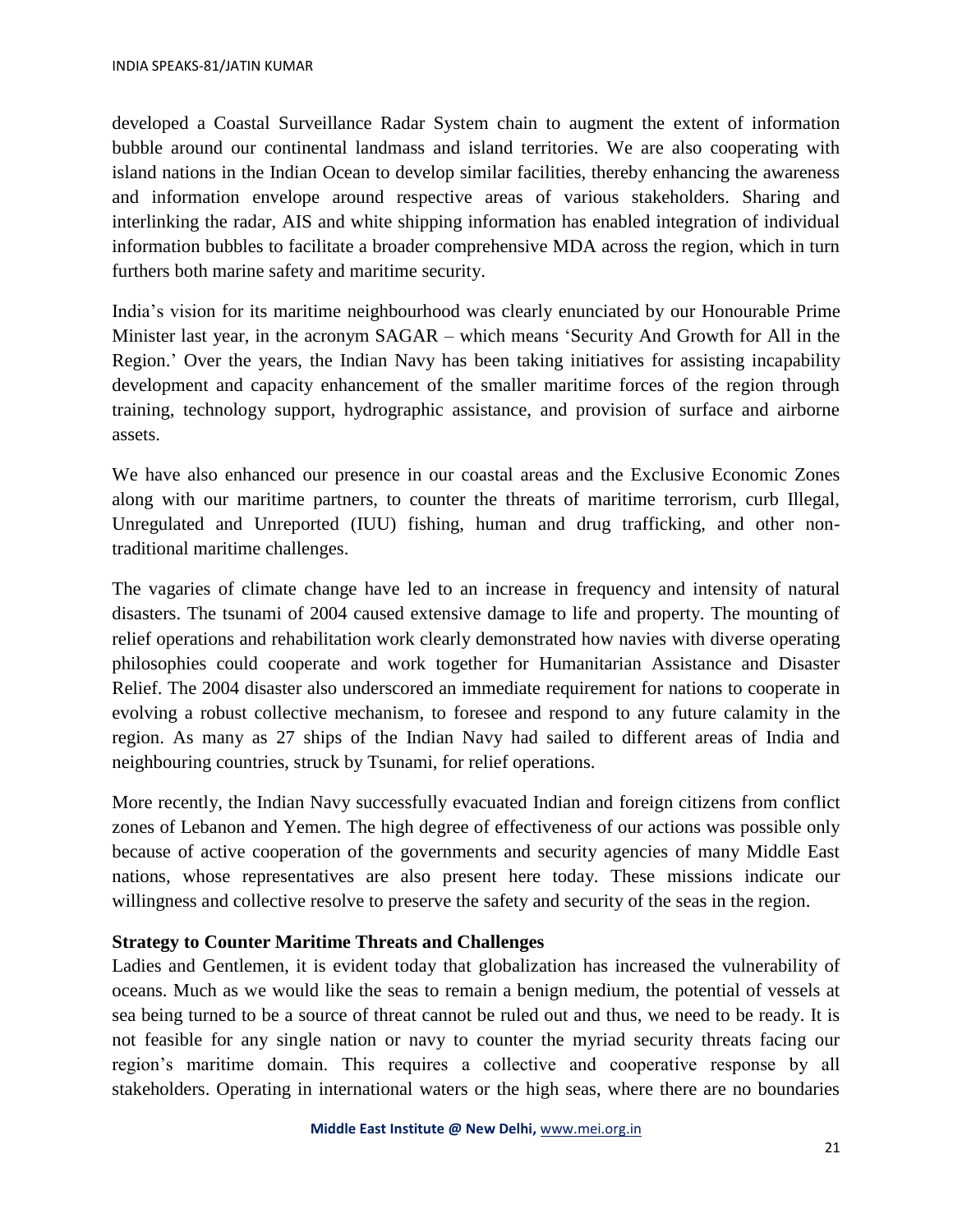but numerous threats and challenges, demands cooperation between navies and other security agencies.

Our collective experience of the last few decades has also demonstrated that lasting peace and stability can best be ensured by regional maritime forces. Threats in the maritime domain therefore need to be met through regional efforts, coordinated by a regional entity. There is an emergent need for maritime forces of the region to contribute to security operations in the region, and re-align their maritime strategies to counter the rise in maritime threats and challenges.

It is also vital that regional navies with adequate capacity and experience contribute in regional capability development. We need to develop regional architectures to discuss and develop cooperative measures. The Indian Navy's initiative of the Indian Ocean Naval Symposium (IONS) that took shape in 2008 has grown significantly in size as well as scope. We view the Middle East Naval Commanders Conference as a significant contributor to furthering such dialogues between regional maritime agencies. I take this opportunity to complement and acknowledge this present initiative for enhancing regional maritime cooperation among all littorals of the Arabian Sea and adjoining areas.

Before I conclude, I would once again reiterate that increasing instabilities on land, and the growing vulnerabilities in the Arabian Sea present unique challenges to the region's maritime forces. It is incumbent on navies of the region to adapt and evolve to counter contemporary threats, even as we prepare for future challenges to humankind.

Security and stability in the maritime domain is the shared responsibility of all coastal states. It is therefore vital that we establish cooperative mechanisms and contribute towards sustained peace and stability of the maritime domain. It is indeed our collective responsibility to ensure that we hand over a better, more secure maritime environment to future generations, which will facilitate unhindered economic growth of our nations, and this region.

Thank You.

*Source: Embassy of India, Doha,* 

*[http://www.indianembassyqatar.gov.in/pages/press\\_release\\_detail.php?id=155&page=1](http://www.indianembassyqatar.gov.in/pages/press_release_detail.php?id=155&page=1)*

**15. Remarks of Sanjiv Arora, Ambassador of India at the Official Reception on board Indian Naval Ship INS Beas on Wednesday, 30 March 2016 during the visit of INS Beas to Qatar from 28 March to 2 April 2016 for Doha International Maritime Defence Exhibition and Conference (DIMDEX) 2016, Doha, 31 March 2016**

His Excellency Akbar Al Baker, Group CEO of Qatar Airways;

Other officials from the Ministry of Defence and Qatar Armed Forces;

Esteemed Qatari Guests from other sectors;

Distinguished colleagues from the Diplomatic Corps;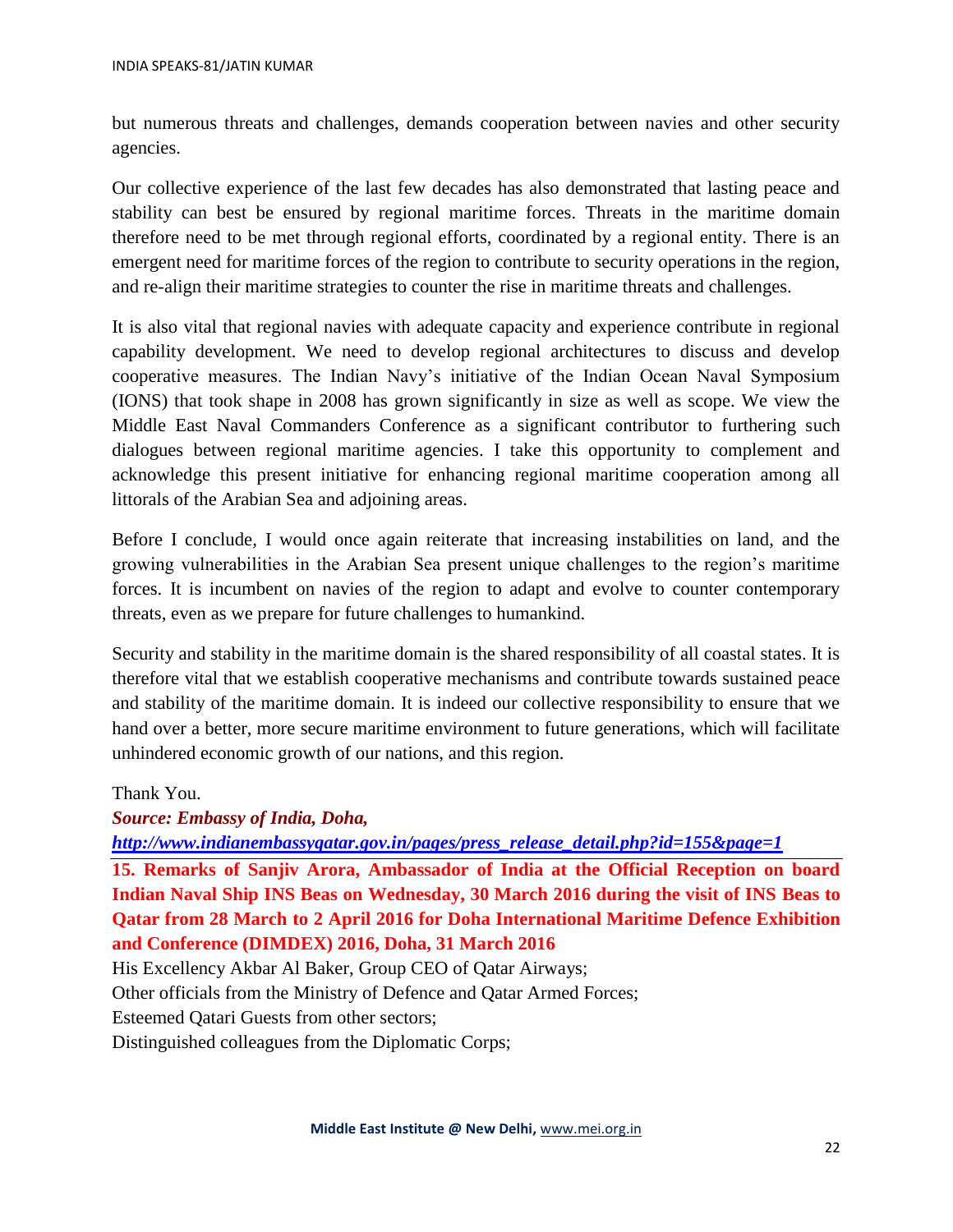Vice Admiral Sunil Lanba Flag Officer Commanding-in-Chief, Western Naval Command, and Mrs. Reena Lanba Inspector General SK Goyal, Deputy Director General, and Commandant Manoj Pande, Joint Director, Indian Coast Guard Captain Deepak Bhatia, Commanding Officer of INS Beas and all his colleagues on board Members of the vibrant Indian community in Qatar;

## **Ladies and Gentlemen;**

It is an honour and a pleasure for me to join the Flag Officer Commanding-in-Chief of Indian Navy's Western Command Vice Admiral Sunil Lanba and Commanding Officer of Indian Naval Ship Beas, Captain Deepak Bhatia and his team in extending a warm welcome to all of you on board INS Beas, an indigenously designed and built Guided Missile Frigate.

In the framework of the deep-rooted friendly ties and multi-faceted and growing cooperation between India and the State of Qatar, Government of India has deputed a high level delegation and Indian Naval Ship Beas to participate in the Doha International Maritime Defence Exhibition and Conference (DIMDEX 2016). INS Beas, an indigenously designed and built Brahmaputra Class Guided Missile Frigate of the Indian Navy, is based at Mumbai, under the administrative and operational control of the Western Naval Command, aptly called 'the sword Arm' of the Indian Navy.

We deeply appreciate the support and cooperation of the Government of the State of Qatar, Organizing Committee of DIMDEX 2016, Qatar Emiri Naval Forces, and Qatar Coast Guard in making the visit of our delegation and of INS Beas, a highly pleasant and productive experience for both sides.

This wonderful ship is named after the Beas River, which flows from a height of 14,308 ft at Rohtang Pass in the Indian State of Himachal Pradesh, from where it flows through the Kullu valley towards south, adding from various mountains bound tributaries. The river passes through the northern Indian States of Himachal Pradesh and Punjab. It is one of the five rivers, from which Punjab, meaning 'five rivers', gets its name. The river serves as a source of water to all the cities, towns and villages that fall in its course, and adds to the natural beauty of the Himalayas. The visit of INS Beas is the third visit by Indian Naval Ships to Qatar in the last three years. INS Aditya & INS Tabarand INS Delhi & INS Trishul had sailed on friendly voyages to Doha Port in September 2013 and September 2015, respectively. Three ships of the Indian Coast Guard have also visited Doha in the last three years – ICGS Samudra Prahari in February 2013, ICGS Vijit in December 2014 during the celebrations of Qatar National Day and ICGS Sankalp in January, 2016 in celebration of India's 67th Republic Day.

Excellencies, Ladies and Gentlemen,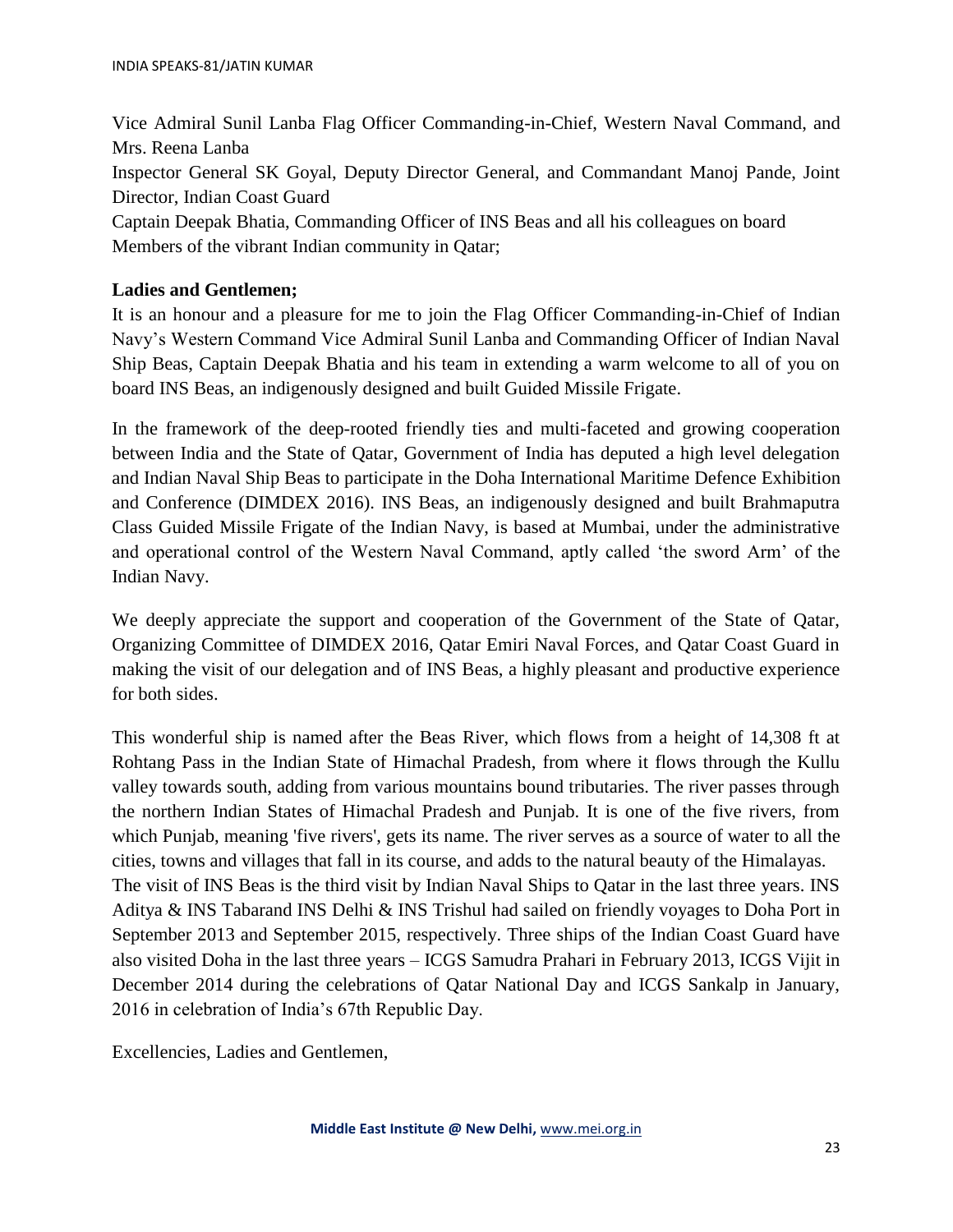A majority of the ships of Indian Navy and Coast Guard that have visited Qatar in last three years have been indigenously built in India; in fact, all the three Coast Guard ships that sailed to Doha during this period are made in India. This would well illustrate the ship-building and defence production capabilities of India, which are poised for substantial expansion in the wake of the launch of Make in India campaign by Honourable Prime Minister of India Narendra Modi in September, 2014 and the increase in Foreign Direct Investment [FDI] limit for the defence sector from 26 percent to 49 percent in July 2014.

India and Qatar have a Defence Cooperation Agreement, which was signed in November 2008. The Joint Defence Cooperation Committee (JDCC) provides a useful implementation mechanism for this Agreement. Four meetings of JDCC have been held so far and the fifth meeting would be taking place in Doha during this year.

The participation of a high level delegation from India at DIMDEX 2016, led by Flag Officer Commanding-in-Chief of Western Naval Command, and their meetings with His Excellency the Prime Minister and Minister of Interior of Qatar; His Excellency the Minister of State (Cabinet Rank) for Defence Affairs; and other dignitaries and senior officials, are a reaffirmation of the mutual keenness of both sides to further expand defence cooperation.

It is also heartening that a number of senior officials of Qatar Emiri Navy recently participated in the International Fleet Review of 2016 [IFR 2016], a signature global event hosted by the Indian Navy at Vishakhapatnam, one of the major sea ports on India's eastern coast from 4-8 February 2016, and a high level mission led by the Deputy Commander of Qatar Emiri Land Forces is participating at the Ninth International Land, Naval, Internal Homeland Security and Defence System Exposition - 'DEFEXPO INDIA-2016', being held in Goa from 28 to 31 March 2016, co-terminus with the fifth DIMDEX currently taking place in Doha.

Vice Admiral Lanba delivered an Address on "Salience of Maritime Domain in the Security Architecture of the Arabian Sea and Adjoining Areas – An Indian Navy Perspective" at the Middle East Naval Commanders' Conference (MENCC) earlier today. I would like to quote a few lines from his highly acclaimed Address:

"India's strong linkages with the Middle East go back thousands of years. It is of particular significance that the strong bonds between our two civilizations are mainly ascribed to sea borne regional trade and commerce that flourished through the medium of the global commons of the region and the interaction between our peoples, for ages. This region constitutes India's immediate neighbourhood, with the waters of the Arabian Sea washing the shores on either side. We are indeed united through the sea and India has a vital stake in the security and stability of this region".

Excellencies, Ladies and Gentlemen,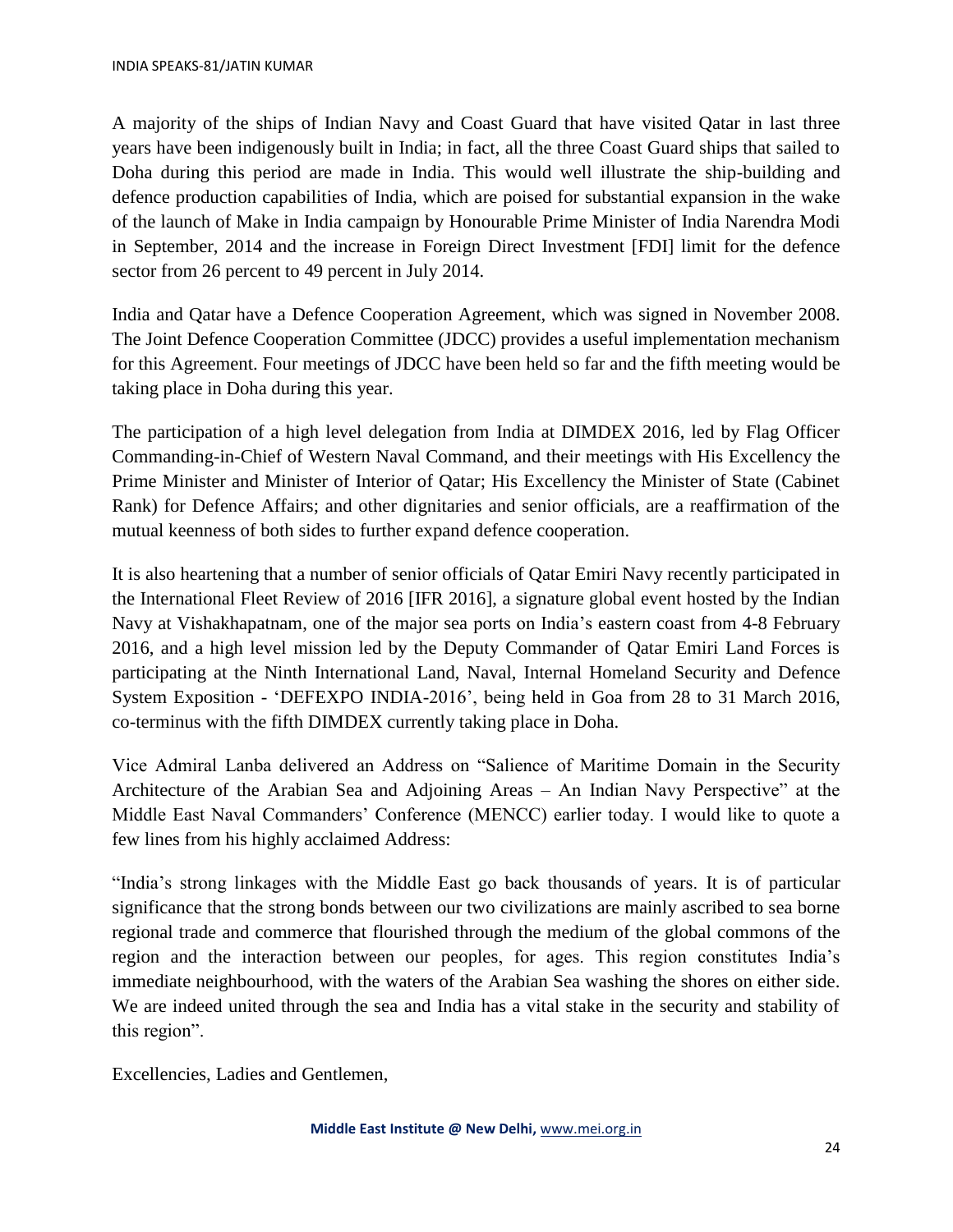The visit of Vice Admiral Sunil Lanba and his accompanying delegation, along with that of INS Beas, is another milestone in our historic friendship and growing partnership with the State of Qatar, and with the Gulf and the Middle East.

I thank you all and wish you fair winds and following seas.

*Source: Embassy of India, Doha,*

*<http://www.indianembassyqatar.gov.in/pages/importantannouncements.php>*

## i. SAUDI ARABIA

**16. Extension of time limit to apply for OCI cards in lieu of PIO card, Riyadh, 2 March 2016**

The last date for submission of application for registration as OCI cardholder in lieu of the existing PIO card has been extended from 31 March to 30 June 2016.This service is provided free of charge, if availed on or before the last date.

Please click <http://www.indianembassy.org.sa/Content.aspx?ID=732&PID=688> to know eligibility criteria and details of the revised OCI Scheme and procedure to apply for OCI card. Please click http://www.indianembassy.org.sa/Content.aspx?ID=731&PID=688for queries related to the erstwhile PIO Scheme, its validity etc.

*Source: Embassy of India, Riyadh,*

*<http://www.indianembassy.org.sa/Content.aspx?ID=790&PID=691>*

**17. Ban to carry Satellite Phones to India, Riyadh, 2 March 2016**

It has come to the notice of Government of India that some foreigners are carrying Satellite Phones with them during their visit to India on Tourist Visa. These foreigners were intercepted and their satellite phones were seized. As per Indian laws, carrying satellite phones by foreigners into India is banned.

*Source: Embassy of India, Riyadh,*

*<http://www.indianembassy.org.sa/Content.aspx?ID=790&PID=691>*

**18. Foreign Minister of the Kingdom of Saudi Arabia calls on the Prime Minister, New Delhi, 8 March 2016**

Prime Minister Narendra Modi received the Foreign Minister of Saudi Arabia Adel Bin Ahmed Al Jubeir. Prime Minister conveyed that India attached high importance to its close and friendly relations with Saudi Arabia.

The Foreign Minister of Saudi Arabia conveyed that relations with India were accorded a high priority in their Foreign Policy. He deeply appreciated the constructive role being played by the Indian community in the development of Saudi Arabia.

Both leaders exchanged views on further strengthening bilateral relations, including in the fields of trade, investment, energy, and security cooperation. They also discussed regional situation. They agreed that the two countries have shared interest in peace and stability in the region.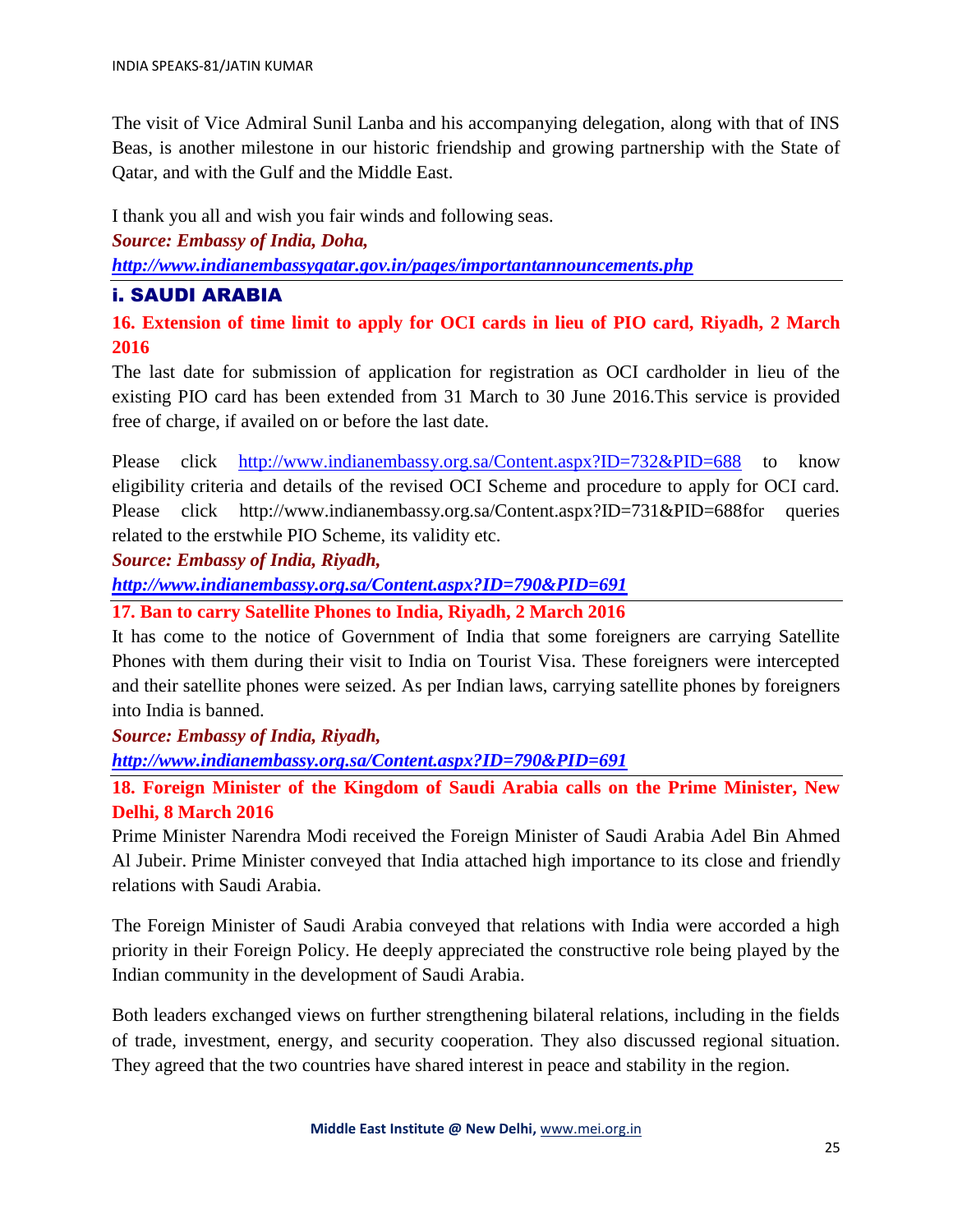Prime Minister expressed confidence that his forthcoming visit to the Kingdom of Saudi Arabia would provide an opportunity to elevate the bilateral strategic partnership to a new level.

*Source: Press Information Bureau, New Delhi,*

*<http://pib.nic.in/newsite/pmreleases.aspx?mincode=3>*

**19. H.E. Ahmad Javed, Ambassador of India to the Kingdom of Saudi Arabia met with the Honourable Minister of Foreign Affairs of the Kingdom of Saudi Arabia H.E. Adel Al-Jubeir, Riyadh, 16 March 2016**

H.E. Ahmad Javed, Ambassador of India to the Kingdom of Saudi Arabia met with the Honourable Minister of Foreign Affairs of the Kingdom of Saudi Arabia H.E. Adel Al-Jubeir and presented a copy of the 'Letter of Credence' to him. The Ambassador of India and the Honourable Minister discussed about the bilateral relations and ways to strengthen them.

The Ambassador also met separately with H.E. Ambassador Azzam bin Abdul-Kareem Al-Gain, Deputy Minister for Protocol Affairs, Ministry of Foreign Affairs, Kingdom of Saudi Arabia. *Source: Embassy of India, Riyadh,*

*<http://www.indianembassy.org.sa/Content.aspx?ID=790&PID=691>*

**20. Prime Minister of India H.E. Narendra Modi is paying an official visit to the Kingdom of Saudi Arabia on 2-3 April 2016, New Delhi, 22 March 2016**

Prime Minister of India Narendra Modi is paying an official visit to the Kingdom of Saudi Arabia on 2-3 April 2016 at the invitation of the Custodian of the Two Holy Mosques, King Salman Bin Abdulaziz Al-Saud.

This is the highest-level visit from India to Saudi Arabia after the visit of the then Prime Minister Dr. Manmohan Singh to Riyadh in 2010.

During the visit, Prime Minister Narendra Modi will hold discussions with King Salman Bin Abdulaziz Al-Saud on bilateral, regional and multilateral issues of mutual interest.

India and Saudi Arabia share friendly relations based on close people-to-people contacts. The 'Strategic Partnership' established through Riyadh Declaration in 2010 envisions a deeper engagement in political, economic, security and defence areas. In recent years, there has been significant progress in bilateral cooperation in such key areas of mutual interest.

Saudi Arabia has become our 4th largest partner with bilateral trade exceeding US\$ 39 billion in 2014-15. Saudi Arabia is also India's largest crude oil supplier accounting for about one-fifth of our total imports.

Indians form the largest expatriate community in Saudi Arabia and their contribution in the progress and development of their host country is well recognized. There are over 2.96 million Indian nationals presently working in Saudi Arabia.

*Source: Press Information Bureau, New Delhi*, *<http://pib.nic.in/newsite/erelease.aspx>*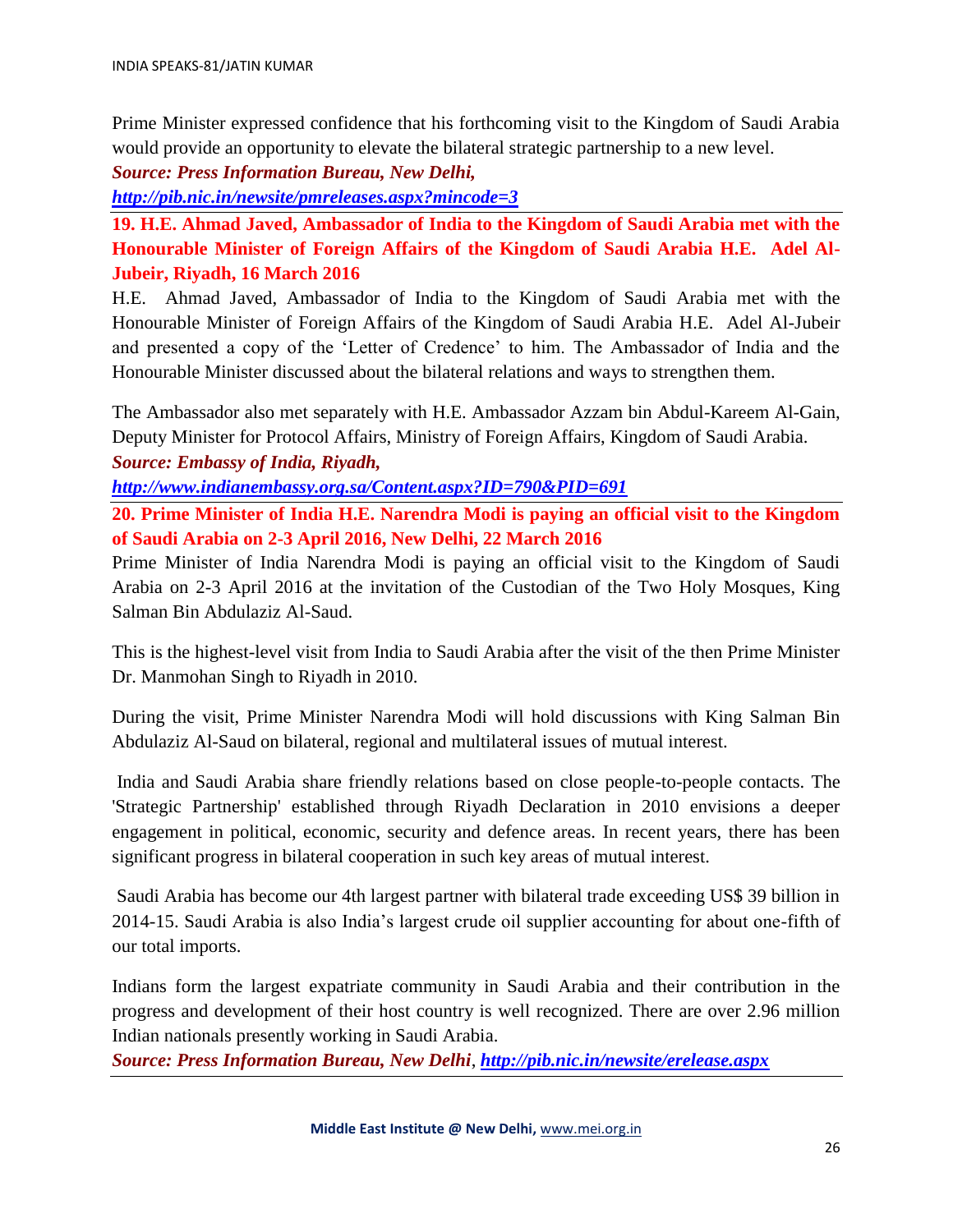# **21. Prime Minister's statement prior to his departure to Belgium, USA and Saudi Arabia, New Delhi, 29 March 2016**

Following is the text of the Prime Minister, Narendra Modi's departure statement prior to his visit to Belgium, USA and Saudi Arabia today:

"On 30 March, I will be in Brussels to meet with the Belgian Prime Minister Charles Michel. I would also be holding the 13th India-EU Summit with the EU leadership. No words are enough to salute the resilience and spirit of the people of Belgium. We stand shoulder to shoulder with them in the wake of the horrific attacks in Brussels and share the grief of those who lost their loved ones.

Our relations with Belgium are deep rooted and have stood the test of time. Within the E.U., Belgium is India's 2nd largest trading partner. My meeting with the Prime Minister aims to expand trade, investment and high technology partnership with this important E.U. member.

Along with Prime Minister Charles Michel, I would remote activate the India-Belgium ARIES (Aryabhatta Research Institute for Observational Sciences) Telescope.

The European Union is a vital trading partner and the biggest export destination for India. This Summit will advance our multifaceted engagement across a whole range of domains.

In Brussels, I would also be meeting with the Members of European Parliament (MEPs), Indologists, Belgian CEOs as well as a wide cross section of the Indian diaspora in Belgium. I would also interact with the Board Members of the Association of Diamond Traders in Belgium.

The same evening, I will address a Community Programme and interact with the Indian community. After Belgium, I will be in Washington DC on 31 March to participate in the 4th Nuclear Security Summit, where several nations and global organizations would be represented.

The Summit would deliberate on the crucial issue of threat to nuclear security caused by nuclear terrorism. Leaders would discuss ways and measure through which to strengthen the global nuclear security architecture, especially to ensure that non-state actors do not get access to nuclear material.

On the sidelines of the Summit, I would meet with several world leaders to carry forward the agenda of bilateral cooperation with those nations. I also look forward to my interaction with the scientists associated with LIGO project. On 2 and 3 April, at the invitation of H.M. King Salman bin Abdulaziz Al Saud, I will be visiting Saudi Arabia.

India's ties with Saudi Arabia are special. Robust people-to-people ties constitute a key component of our engagement. I plan to work with the Saudi leadership to expand and deepen our bilateral relations. Discussions on the regional situation would also be on the agenda.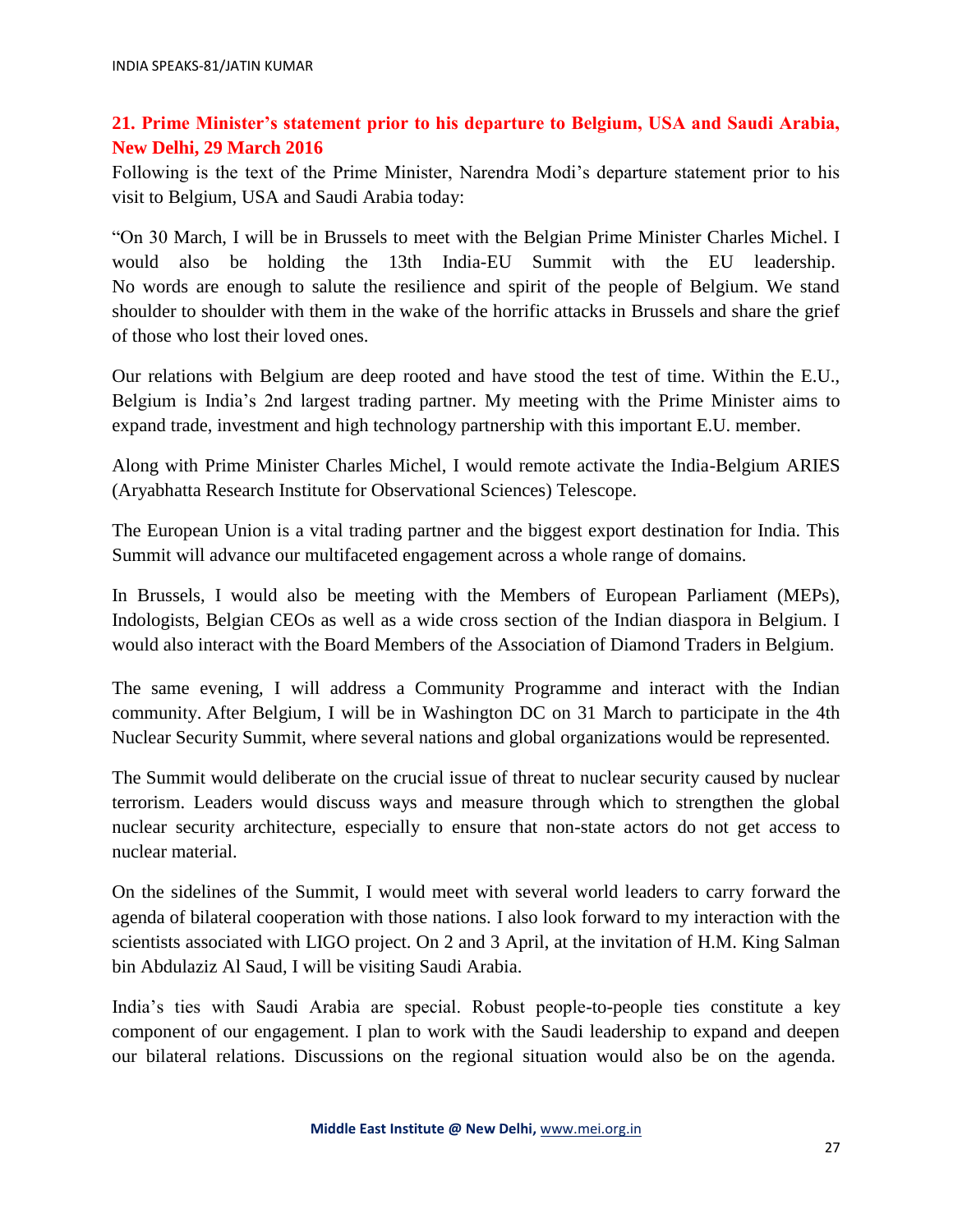Our economic ties are also expanding. Saudi Arabia is India's fourth largest trading partner, and is also India's largest crude oil supplier.

In addition to meeting with H.M. King Salman bin Abdulaziz Al Saud, I also look forward to my discussions with other important members of the Royal family.

We want the prominent Saudi businesses to partner with India's development priorities. That would be one of the key objectives of the business event planned in Riyadh.

I will visit the Masmak Fortress, 'L&T Workers' Residential Complex and TCS All Women IT & ITES Centre in Riyadh."

*Source: Press Information Bureau, New Delhi*, *<http://pib.nic.in/newsite/erelease.aspx>*

## j. Tunisia

**22. His Excellency Beji Caid Essebsi, President of the Republic of Tunisia received the Letter of Credence of His Excellency Prashant Pise, Tunis, 3 March 2016**

His Excellency Beji Caid Essebsi, President of the Republic of Tunisia received the Letter of Credence of Ambassador Prashant Pise at the Presidential Palace, Carthage. Ambassador Pise also presented the Letter of Recall of his predecessor. Thereafter, His Excellency the President of the Republic of Tunisia granted audience to Ambassador Prashant Pise.

*Source: Embassy of India, Tunis,*

*<http://www.embassyofindiatunis.com/pdf/Presentation%20of%20Credentials.pdf>*

**23. President of India's message on the eve of National Day of Tunisia, New Delhi, 19 March 2016** 

The President of India, Pranab Mukherjee has extended his greetings and felicitations to the Government and people of the Republic of Tunisia on the eve of their National Day (20 March 2016).

In a message to His Excellency Beji Caid Essebsi, the President of the Republic of Tunisia, the President has said, "On behalf of the Government, the people of India and on my own behalf, it gives me immense pleasure to extend to Your Excellency and to the friendly people of Tunisia warm greetings and felicitations on the occasion of your National Day. I admire the significant progress made by the Government and leadership of Tunisia in the transition towards an enduring democracy. Relations between our two countries are close and friendly. I appreciate Tunisian Foreign Minister's participation in the 3rd India – Africa Forum Summit in October 2015 and your Foreign Minister's interaction with our External Affairs Minister at Manama, Bahrain during the first India-Arab Ministerial meet on 24 January 2016. I am confident that these bonds of friendship and cooperation will be further strengthened and diversified in the coming years to the mutual benefit of our two countries. I take this opportunity to extend my best wishes for the progress and prosperity of the people of Tunisia."

*Source: Press Information Bureau, New Delhi, <http://pib.nic.in/newsite/erelease.aspx>*